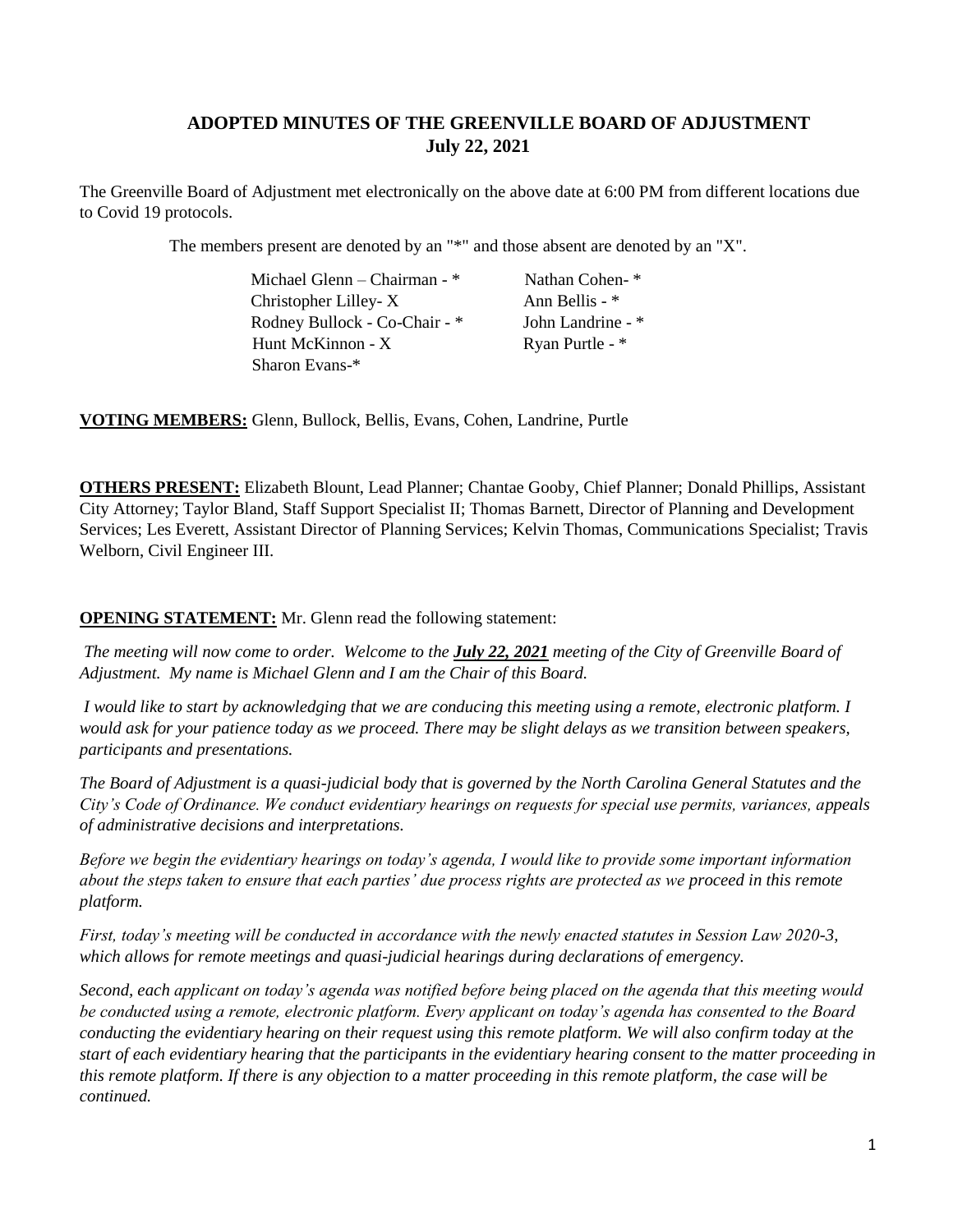*Third, notice of this meeting was provided to the applicants and the public in numerous ways, well beyond the legal requirements for noticing this meeting and the evidentiary hearings.*

*Specifically, notice of today's evidentiary hearings was provided by mail to all property owners within 250 feet of each subject property. The mailed notices were sent two weeks in advance of the meeting date and within the law to provide such notice – and each notice letter notified the recipient of the remote meeting platform.* 

*Notice was also provided by posting signs on the site of each property, publishing notice in the newspaper and providing notice on the City's website. Each of these notice methods were also done within the legal requirement to provide such notice.*

*The notices for today's meeting contained information about the means by which the public can access the remote meeting, as the meeting occurs.*

*Fourth, any individual wishing to participate in today's evidentiary hearings was required to sign- up prior to the meeting to participate. Information about this sign-up requirement, along with information about how to sign-up to participate, was included in the mailed notice letters sent to each property owner within 250 feet of each subject property. This information was also included on the Board's website and, among other information, a link to the Board's website was included in all methods of notice.* 

*All individuals participating in today's evidentiary hearings were also required to submit a copy of any presentation, document, exhibit or other material that they wished to submit at the evidentiary hearing prior to today's meeting. All materials that the City received from the participants in today's cases, as well as a copy of City staff's presentations and documents, were posted online on the Board of Adjustment Meeting Schedule and Agenda prior to this meeting. All materials that will be discussed today can be viewed at any time during today's meeting by visiting https://www.greenvillenc.gov/government/city-council/boards-and-commissions/board-ofadjustment/2021-board-of-adjustment-meeting-schedule-and-agendas and clicking the March 25, 2021, Agenda and Meeting packet link. No new documents will be presented at today's meeting. All decisions of this board are subject to appeal with the Pitt County Superior court.*

*Finally, all individuals who signed-up to participate in an evidentiary hearing on today's agenda, as well as all City staff participants, were emailed a witness oath form prior to today's meeting. Any individual planning to testify or submit evidence in an evidentiary hearing was notified that they must sign the oath form prior to today's meeting. We will also reaffirm everyone's oath on the record at today's meeting.*

# **MINUTES:**

# **Motion made by Mr. Bullock, seconded by Ms. Bellis, to approve the June 24, 2021 minutes. Motion passed unanimously.**

Chairman Glenn swore in presenting staff members- Elizabeth Blount and Travis Welborn

Assistant City Attorney Phillips reviewed information as stated on pages 2 to 3 of the Meeting Handout available to the Public, the EVIDENCE TO BE CONSIDERED BY THE BOARD OF ADJUSTMENT IS AS FOLLOWS:

- A. The Board of Adjustment is a quasi-judicial body that makes a decision concerning an application, petition or appeal based on the evidence presented by those in favor as well as those in opposition.
- B. The members of the Board of Adjustment are lay persons and as such, the rules of evidence that are followed in a court are relaxed for cases heard before this body.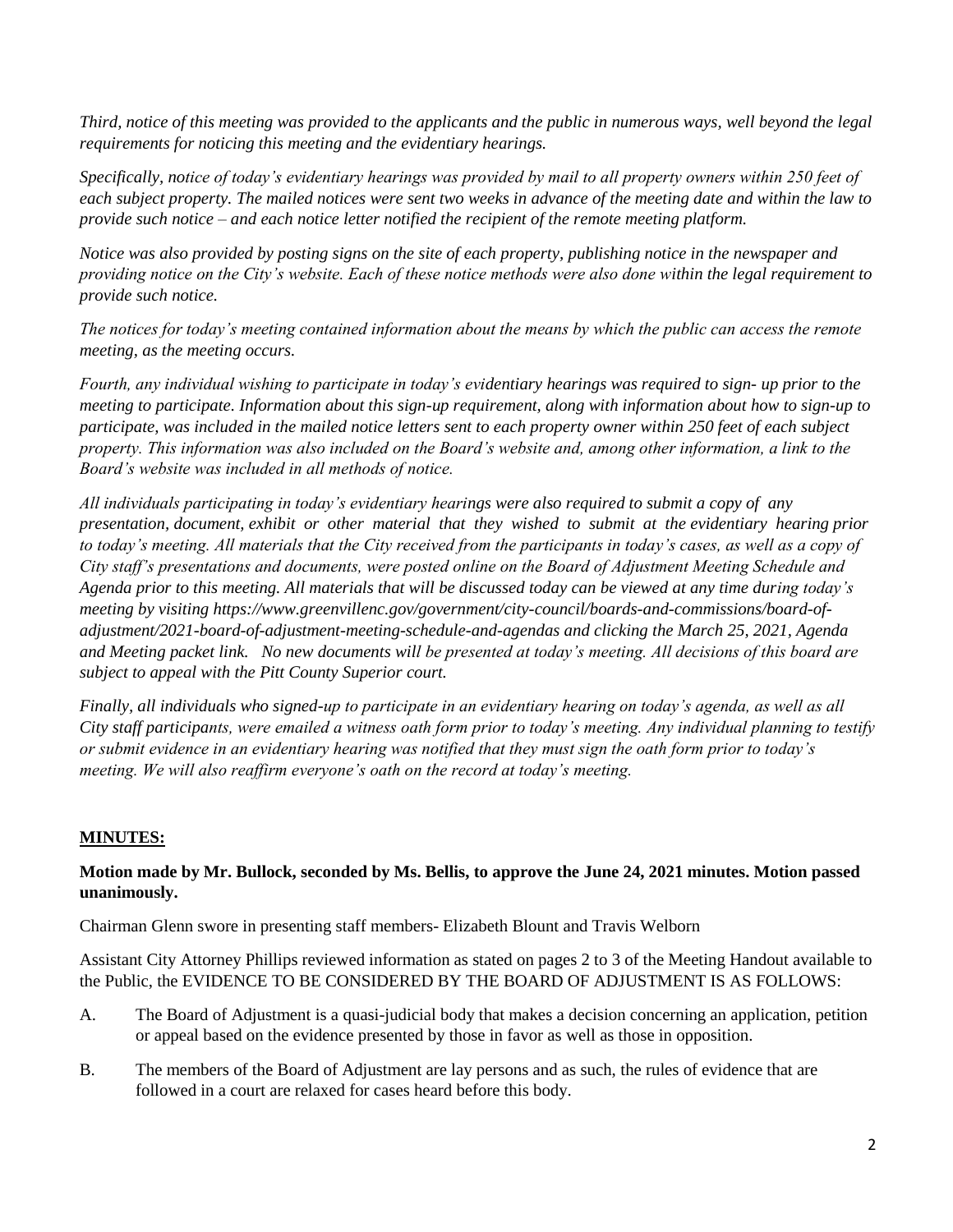- C. Though the rules of evidence are relaxed, it does not mean they are ignored. Only evidence that is material, competent and substantial will be considered and may be used by the Board in its decision-making process.
- D. The Board may not consider, nor is it admissible to present or offer affidavits, letters or other writings in support of or in opposition to a matter before the Board unless the person who prepared the writing is testifying. These writings are considered hearsay.
- 1. Statements by a person such as in my opinion, the application will create a traffic hazard," is not an admissible opinion and may not be considered by the Board.
- a. However, such an opinion may be admissible if it is made by an expert or a person who is qualified to give opinions concerning traffic hazards, is making a presentation to the Board concerning his or her investigation and the basis for his or her conclusion in the report.
- b. A lay person can give an opinion but he or she also must present facts to show how the proposal affects his or her piece of property specifically and not just in a general way.
- 2. A statement that another person who is not present and not testifying either supports or doesn't support the petitioner or application is hearsay and is not admissible.
- 3. The same rule applies to both the applicant and those in opposition.

Pursuant to North Carolina General Statute 160A-388 and Section 4 of the Board of Adjustment's Rules of Procedure:

4-3. No member of the Board of Adjustment shall participate in either the discussion or vote on any special use permit, variance, or appeal from an administrative officer's decision in any manner that would violate the affected persons' constitutional right to a fair and impartial decision maker.

Prohibited conflicts include but are not limited to a member having a fixed opinion prior to hearing the matter and not willing to consider changing his or her mind; and undisclosed ex parte communications with the person before the Board, any witnesses, staff, or other Board members. Decisions on either a request for recusal by a member or objections by a person appearing before the Board shall be decided by a simple majority vote.

4-4. No Board Member shall take part in the hearing, consideration, or determination of any matter in which that Board Member is involved or has a financial or personal interest. Personal interest shall be defined as having a family member involved in the project under consideration, a neighborhood association involvement where a Board Member is on the governing body of such association, or where the Board Member is involved in a conflict or dispute with the applicant on a matter unrelated to the application. If a Board Member has such a conflict, he shall declare the conflict and request to be excused from voting on the issue. A majority vote of the remaining members present shall be required to excuse the member.

4-5.No Board member shall vote on any matter deciding an application or appeal, unless he shall have attended the public hearing on that application or appeal.

4-6. No Board member shall discuss any case with any parties in interest prior to the public hearing on that case, provided however, that members may receive and/or seek information pertaining to the case from any other members of the Board.

If a Board member has had an ex parte communication that also needs to be disclosed at this time.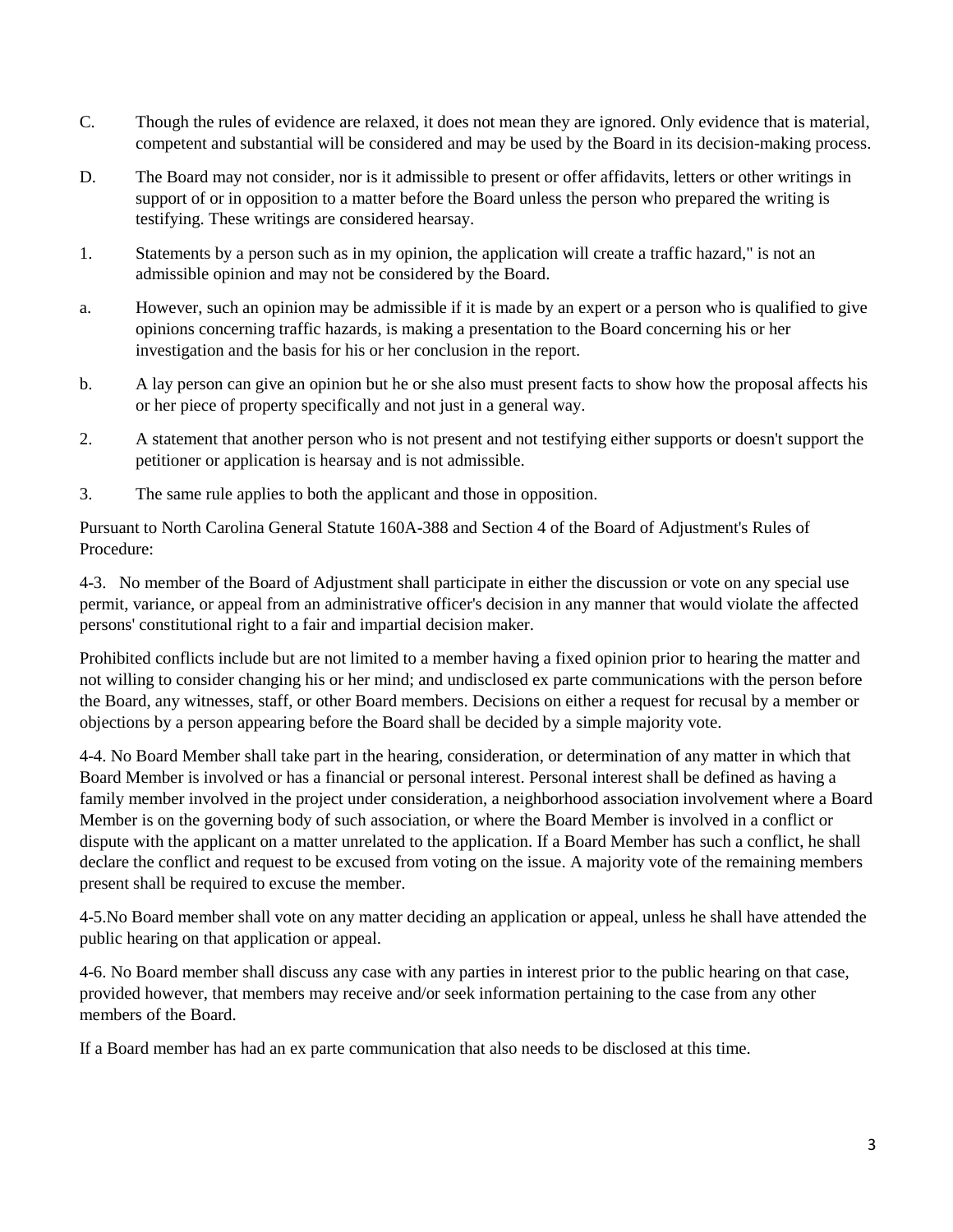### **OLD BUSINESS**

### **1. PUBLIC HEARING ON A REQUEST FOR A SPECIAL USE PERMIT BY VSS ARLINGTON, LLC**

The applicant, VSS Arlington, LLC, desires to operate a Tobacco Shop Class 1 pursuant to Appendix A, Use (10)ff. of the Greenville City Code. The proposed use is located at 215 E. Arlington, Suite D. The property is further identified as being tax parcel number 47881.

Chairman Glenn confirmed and swore in two registered speakers – Mona Gilliam and Sameer Ahmad

# **Mr. Bullock made a motion that Mona Gilliam and Sameer Ahmad have standing to participate in the proceeding as both having leasehold interest in the subject property, Ms. Evans seconded the motion and it passed unanimously. Vote: 7 to 0**

Ms. Blount delineated the area on the map. She stated that the request is located in the southeastern portion of the city.

#### **Zoning of Property:**

CG (General Commercial)

#### **Surrounding Zonings:**

- North: CG (General Commercial)
- South: CG (General Commercial)
- East: CG (General Commercial)
- West: CG (General Commercial)

### **Surrounding Developments:**

North: Blount Recreational Sports Complex South: Arlington Plaza East: WITN West: Century 21 Elite Properties

#### **Description of Property:**

The subject property is 0.50 acres in size and contains a multiple unit commercial building. Currently the entire building is vacant. The applicant wishes to operate a tobacco shop 1 in unit D of the building.

#### **Comprehensive Plan:**

The property is located within the Office/Industrial character type as designated by the Horizon 2026 Plan. The proposed use is not in compliance with the Future Land Use and Character Map which recommends office and institutional/civic development for the subject property; however, the existing building is vacant.

#### **Notice:**

Notice was mailed to the adjoining property owners on July 6, 2021. Notice of the public hearing was published in the Daily Reflector on July 11 and July 18, 2021.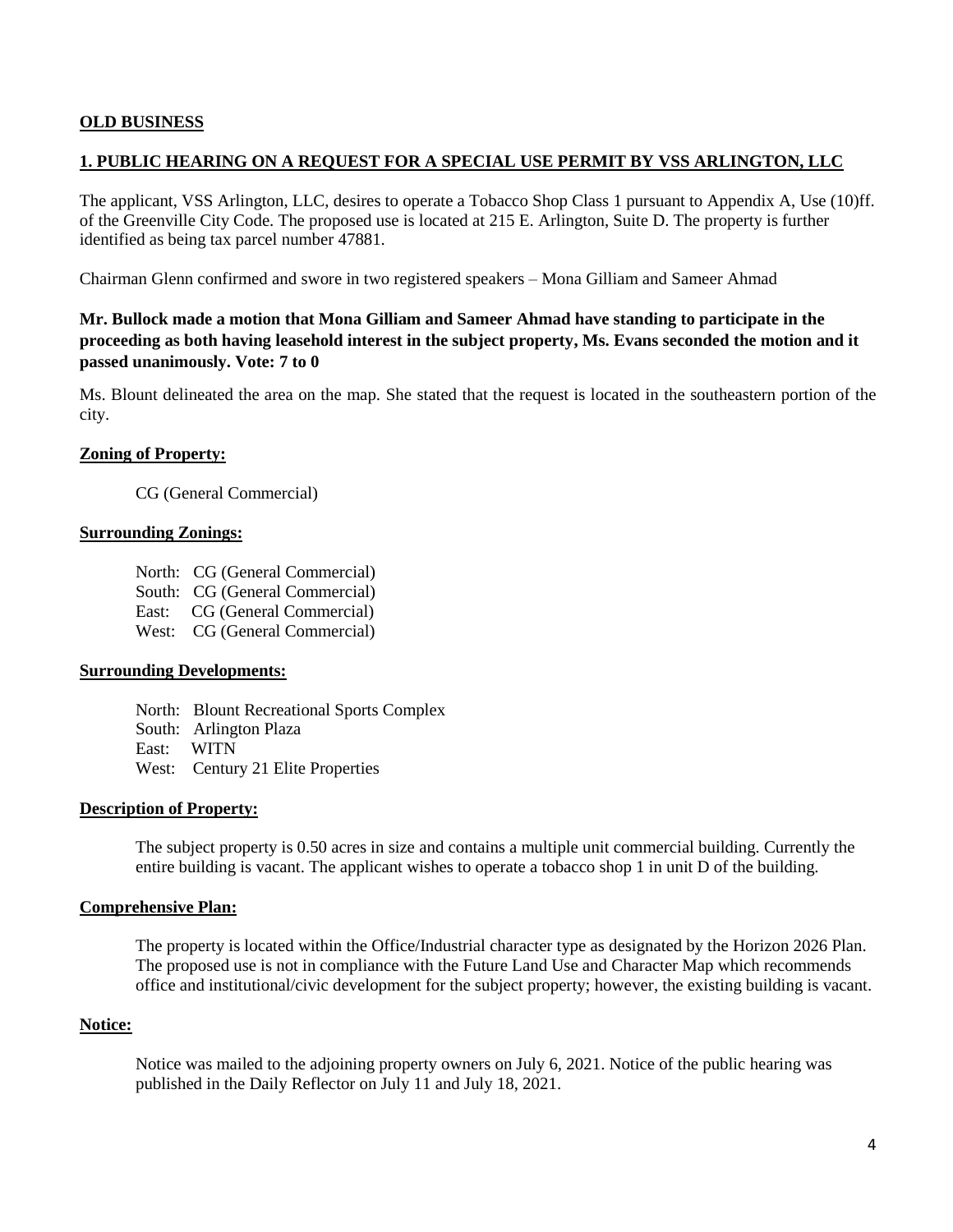### **Related Zoning Ordinance Regulations:**

### Definition:

*Tobacco Shop (Class 1)*. An establishment that, as a substantial portion of the use, entails the retail sales of tobacco products including, but not limited to, cigarettes, cigars, chewing tobacco, shisha, unformed or loose tobacco, and/or similar products. For the purpose of this definition, a substantial portion of the use is established if:

- (1) At least 20% of the establishment's floor area open and accessible to customers is used for the display and/or stocking of tobacco products as provided herein; or
- (2) At least 40% of the sign area of the establishment's on-site signage that is visible from public right-of-way advertises tobacco products as provided herein.

#### Specific Criteria:

(BB) *Tobacco shop (Class 1) (see also section 9-4-22).*

- (1) No tobacco shop (class 1) shall be located within a 500-foot radius of an existing or approved school. This measurement shall be made from the exterior wall of the proposed tobacco shop (class 1) to the nearest exterior wall of any existing or approved school.
- (2) No tobacco shop (class 1) shall be located within any certified redevelopment area.

The major difference between a Class 1 and Class 2 Tobacco Shop is a Class 2 can sale water pipes, hookah pipes, bowls, water bongs or similar products and a Class 1 cannot.

#### **Staff Recommended Conditions:**

Shall not operate or evolve as a hookah café without the issuance of a change of use or a Special Use Permit for such use.

Shall not operate as a Tobacco Shop Class 2.

No LED or flashing letters, light strips or signs shall be permitted on the glass nor the outside of the building.

Advertisement shall not cover more than 25% of the windows nor doors.

No loitering permitted outside of business.

No smoking shall be allowed on the premise.

Must comply with all federal, state and local laws.

#### **Other Comments:**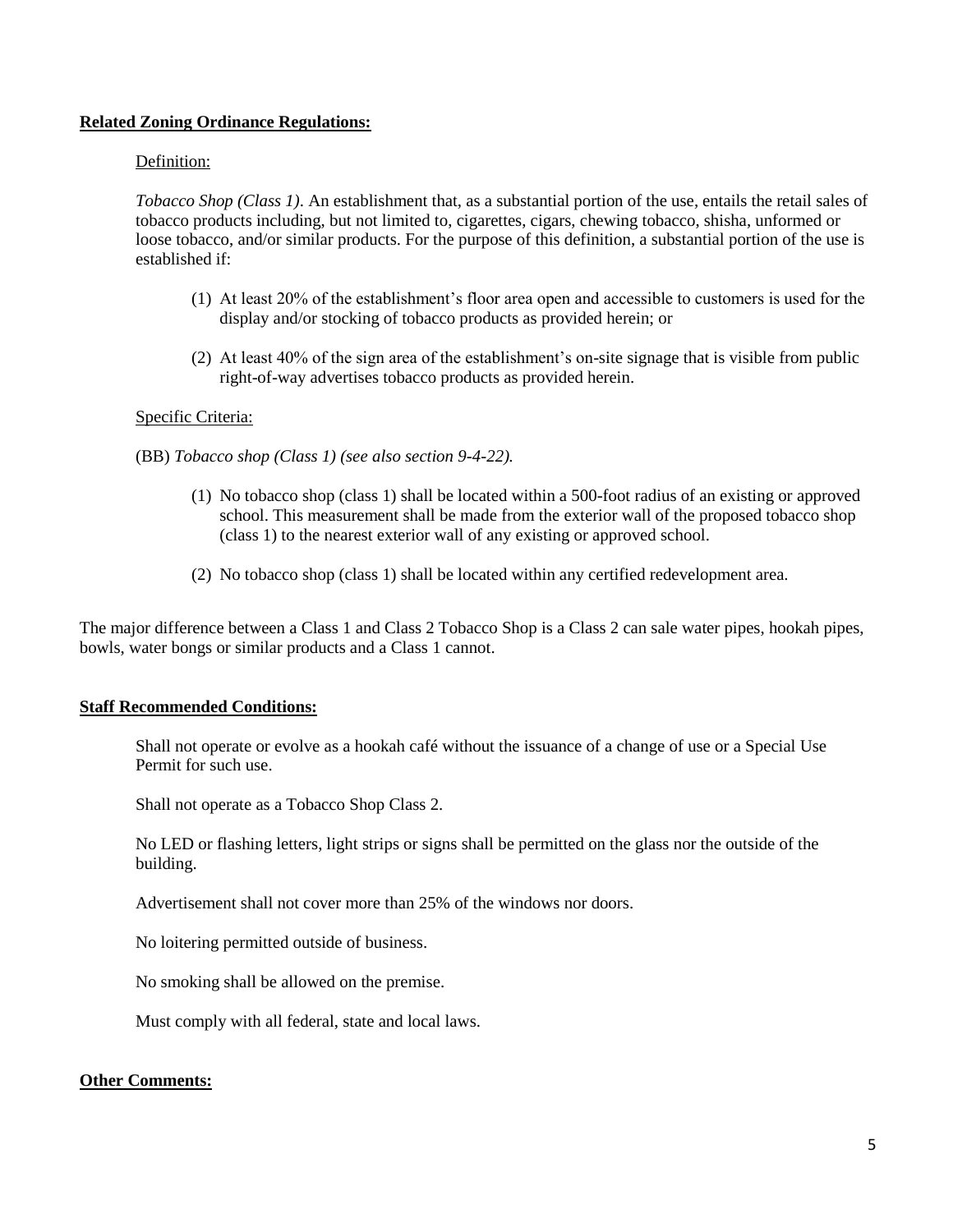The proposed project must meet all related NC State fire and building codes prior to occupancy.

Additional uses/changes will require submittal(s) for review and approval so that additional building code requirements can be met for additional uses/changes.

## **Staff Recommendation:**

# **Planning staff is of the opinion that the request can meet all the development standards required for issuance of a special use permit upon proper findings by the Board.**

Chairman Glenn opened the public meeting.

Sameer Ahmad, applicant, spoke in favor of the application. He stated their main purpose of the application is to contribute to the city's economy as a small business. He stated this will be a retail store, not a lounge. He stated they will offer tobacco products, novelties and gift items. He stated this business is part of a franchise and he has had this business for over 10 years with stores in Florida and Texas. He stated their stores are high-end and create a better experience for customers.

Mona Gilliam, applicant, spoke in favor of the application. She stated their store will be similar to High Life Smoke Shop in Greenville as far as representation and atmosphere.

Mr. Landrine asked what types of products will be sold.

Mr. Ahmad stated they will sell rolling papers, cigarettes, novelty items, gift items and CBD products. He stated they will also carry shisha and other products used with hookahs. He stated they will sell snacks and beverages as well.

Ms. Gilliam stated they will also have vape products.

No one else spoke in favor of the request.

No one spoke in opposition of the request.

Chairman Glenn asked for staff's recommendation.

Ms. Blount stated staff had no objection to the request with the recommended conditions.

Chairman Glenn closed the public hearing and opened up for Board discussion.

Chairman Glenn reminded the applicants of the recommended condition for no flashing lights and window signage.

Mr. Ahmad stated they will abide by the recommended condition and will not have flashing lights or window signage.

Chairman Glenn read the criteria and the board's silence was a vote in favor of the criteria.

# **Mr. Bullock made a motion to adopt the Finding of Facts, Mr. Cohen seconded the motion and it passed unanimously. Vote: 7 to 0**

**Mr. Bullock made a motion to approve the petition with the recommended conditions by city staff, Mr. Landrine seconded the motion and it passed unanimously. Vote: 7 to 0**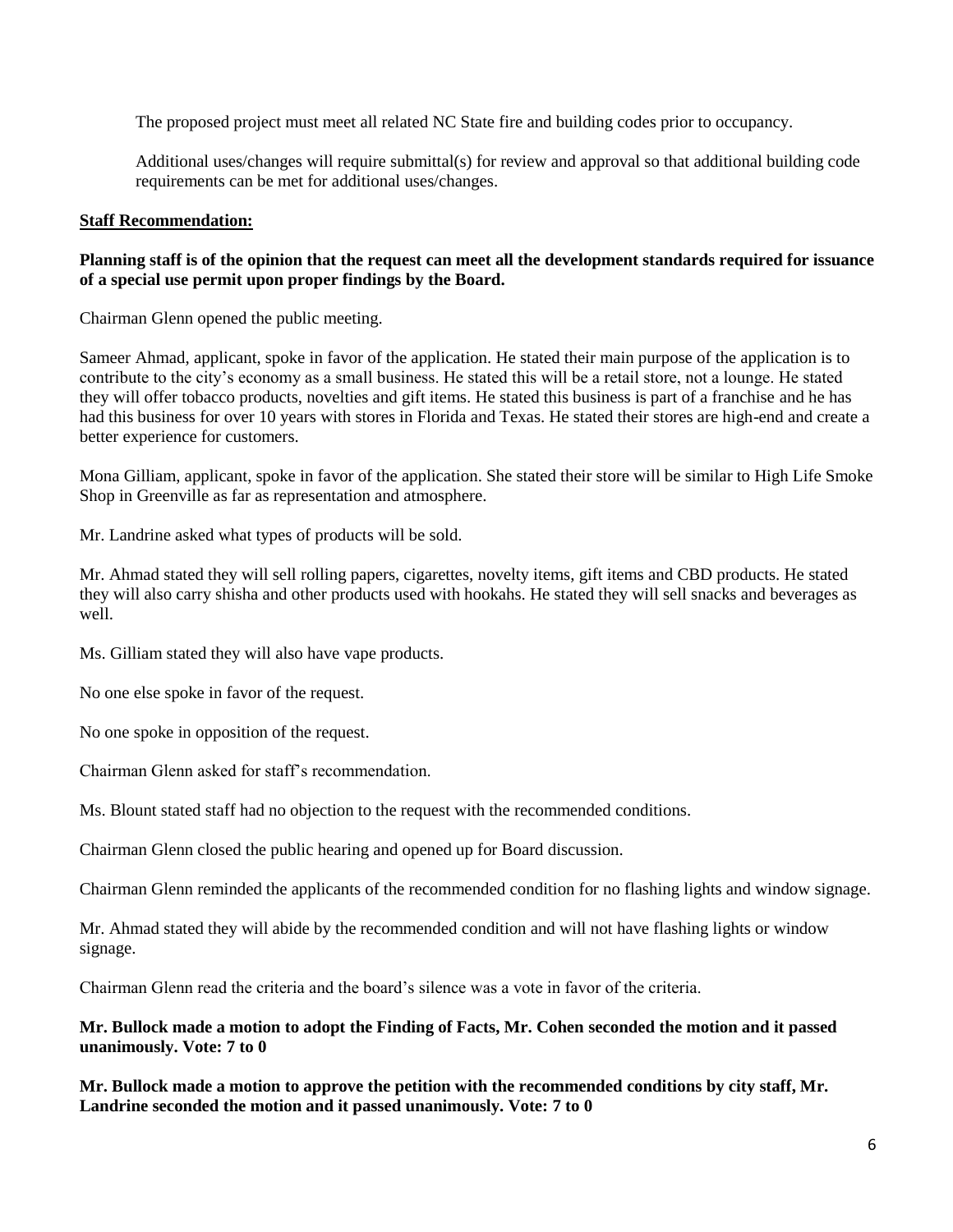Chairman Glenn announced that VSS Arlington, LLC's special use permit had been granted.

# **2. PUBLIC HEARING ON A REQUEST FOR A SPECIAL USE PERMIT BY SHILOAM AFFAIRS, LLC**

The applicant, Shiloam Affairs, LLC, desires to operate a convention center pursuant to Appendix A, Use (8)l. of the Greenville City Code. The proposed use is located at 215 E. Arlington, Suite E. The property is further identified as being tax parcel number 47881.

Chairman Glenn confirmed and swore in one registered speaker – Mona Gilliam

# **Mr. Bullock made a motion that Mona Gilliam has standing to participate in the proceeding because she is the applicant and has a leasehold interest in the subject property, Mr. Purtle seconded the motion and it passed unanimously. Vote: 7 to 0**

Ms. Blount delineated the area on the map. She stated that the request is located in the southeastern portion of the city.

# **Zoning of Property:**

CG (General Commercial)

### **Surrounding Zonings:**

North: CG (General Commercial) South: CG (General Commercial) East: CG (General Commercial) West: CG (General Commercial)

### **Surrounding Developments:**

North: Blount Recreational Sports Complex South: Arlington Plaza East: WITN West: Century 21 Elite Properties

### **Description of Property:**

The subject property is 0.50 acres in size and contains a multiple unit commercial building. Currently the entire building is vacant. The applicant wishes to operate a convention center in unit E of the building. A convention center allows the applicant to rent out the space to third parties.

### **Comprehensive Plan:**

The property is located within the Office/Industrial character type as designated by the Horizon 2026 Plan. The proposed use is in compliance with the Future Land Use and Character Map which recommends office and institutional/civic development for the subject property; however, the existing building is vacant.

# **Notice:**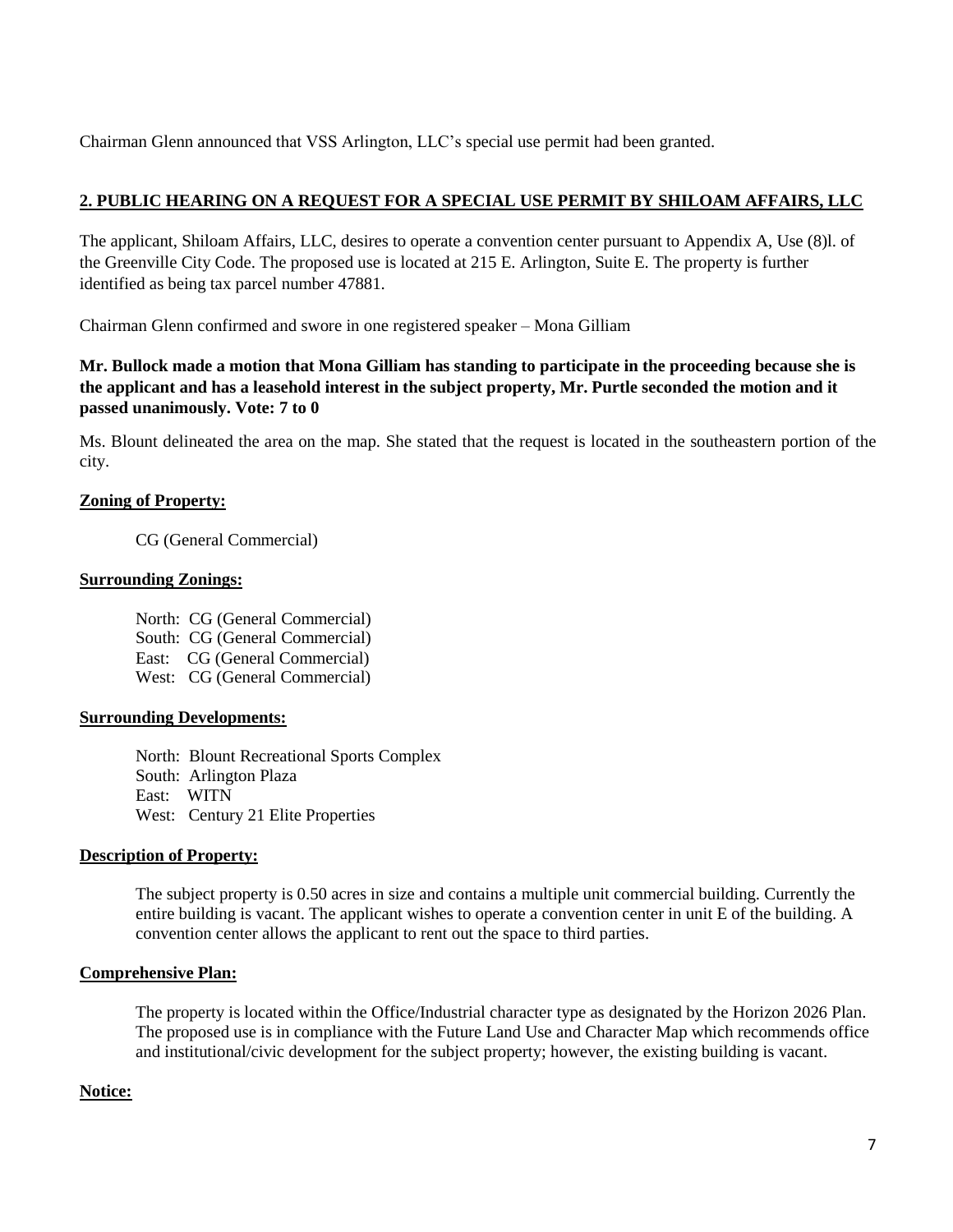Notice was mailed to the adjoining property owners on July 6, 2021. Notice of the public hearing was published in the Daily Reflector on July 11 and July 18, 2021.

#### **Staff Recommended Conditions:**

- $\circ$  Shall not be a place of entertainment and shall not operate as a private club as defined by the City of Greenville Zoning Ordinance.
- o All renters shall be screened, contracts signed and a representative from the center shall be on site during the events.
- o No alcoholic beverages permitted outside of the building.
- o Noise level shall not exceed 65 dbA 7 am-11 pm or 60 dbA 11 pm-12 am.
- o The applicant must have North Carolina licensed security guard on site during events.
- o Hours of operation shall not surpass 12 am.
- o The proposed use must comply with all federal, state and local laws and regulations.

#### **Other Comments:**

The proposed project must meet all related NC State fire and building codes prior to occupancy.

Additional uses/changes will require submittal(s) for review and approval so that additional building code requirements can be met for additional uses/changes.

#### **Staff Recommendation:**

### **Planning staff is of the opinion that the request can meet all the development standards required for issuance of a special use permit upon proper findings by the Board.**

Chairman Glenn opened the public meeting.

Mona Gilliam, applicant, spoke in favor of the application. She stated during the day they will offer Wi-Fi to the public. She stated the private convention will be offered after hours anywhere between 6 p.m. to 11 p.m. for celebratory events. She stated the events will be screened for safety purposes. She stated the space will also be offered for conference meetings.

No one else spoke in favor of the request.

No one spoke in opposition of the request.

Chairman Glenn asked for staff's recommendation.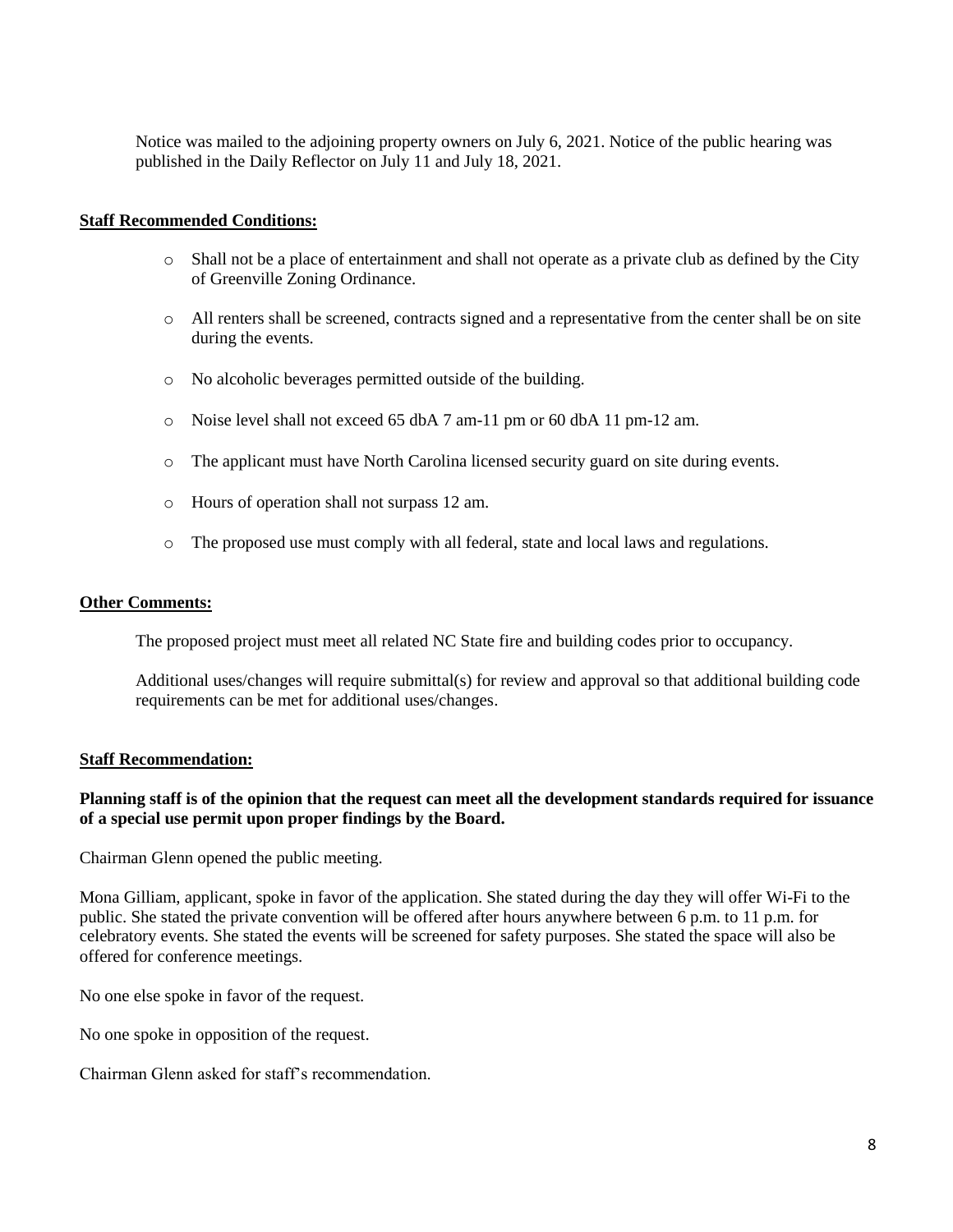Ms. Blount stated staff had no objection to the request with the recommended conditions.

Chairman Glenn closed the public hearing and opened up for Board discussion.

No board discussion.

Chairman Glenn read the criteria and the board's silence was a vote in favor of the criteria.

### **Mr. Bullock made a motion to adopt the Finding of Facts, Mr. Cohen seconded the motion and it passed unanimously. Vote: 7 to 0**

**Mr. Bullock made a motion to approve the petition with the recommended conditions by city staff, Mr. Landrine seconded the motion and it passed unanimously. Vote: 7 to 0**

Chairman Glenn announced that Shiloam Affairs, LLC's special use permit had been granted.

### **NEW BUSINESS**

# **1. PUBLIC HEARING ON A REQUEST FOR A SPECIAL USE PERMIT BY KIEL SLAYTON & RAVENS THORN, LLC**

The applicants, Kiel Slayton and Ravens Thorn, LLC, desire to operate a personal service not otherwise listed (microblading) pursuant to Appendix A, Use (15)a. of the Greenville City Code. The proposed use is located at  $2708$  A E.  $10^{th}$  Street. The property is further identified as being tax parcel number  $18592$ .

Chairman Glenn confirmed and swore in one registered speaker – Kiel Slayton

Ms. Blount delineated the area on the map. She stated that the request is located in the northeastern portion of the city.

# **Zoning of Property:**

CG (General Commercial)

### **Surrounding Zonings:**

- North: CG (General Commercial)
- South: R9S (Residential Single Family)
- East: CG (General Commercial)
- West: CG (General Commercial)

### **Surrounding Developments:**

- North: Colonial Heights Shopping Center
- South: Single Family dwellings
- East: Ivan's Beauty Shop and RevIVe Heath & Wellness PLLC
- West: Pirates Auto Sales and Repair Shop

# **Description of Property:**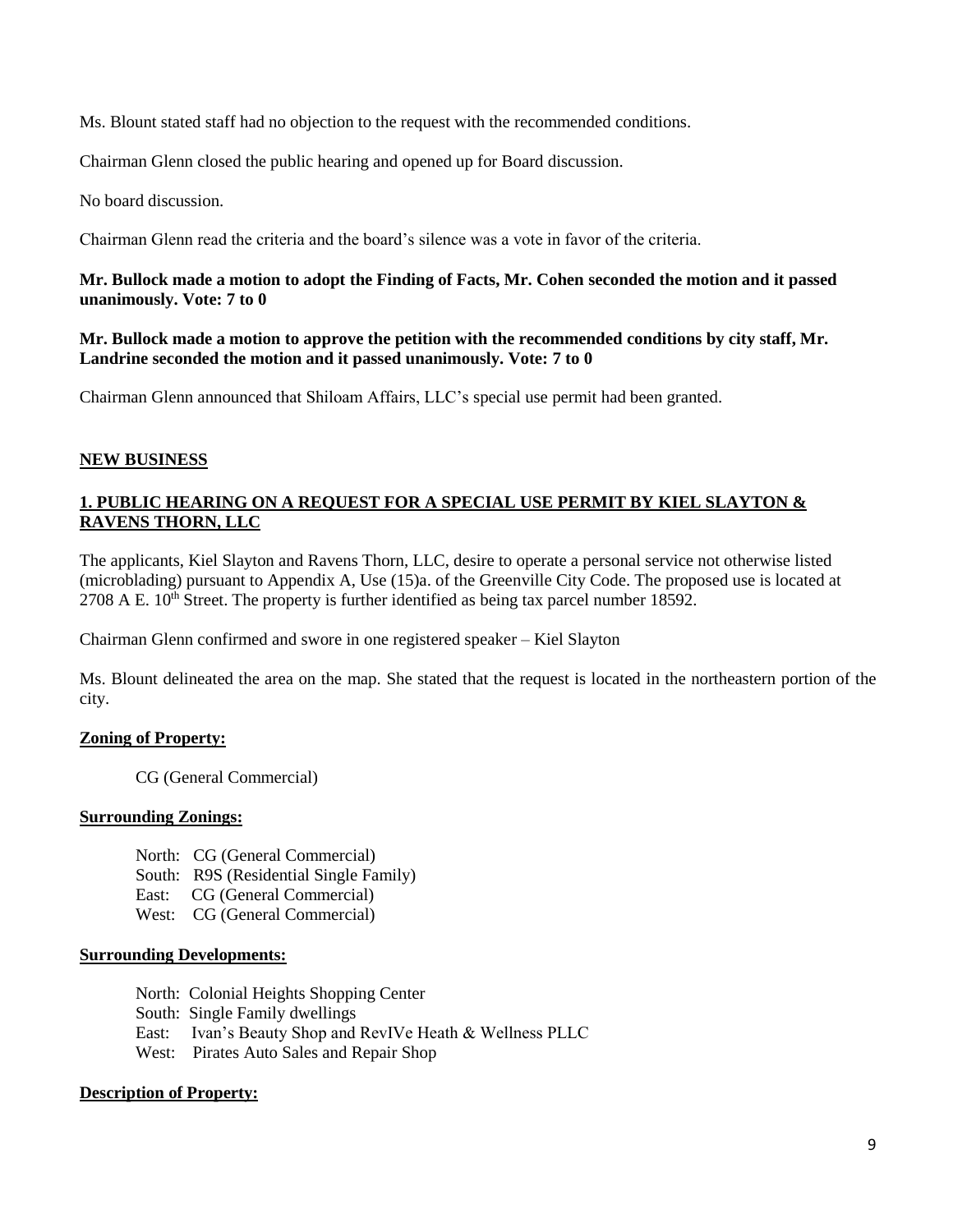The subject property is 0.44 acres in size and contains two commercial multi-unit buildings. The property has approximately 146 feet of frontage along E.  $10<sup>th</sup>$  Street. The applicant wishes to operate a micro blading and micro shading business in a combination of four units in building number 2708 totally 1,200 square feet.

#### **Comprehensive Plan:**

The property is located within the Commercial character type as designated by the Horizon 2026 Plan. The proposed use is in compliance with the Future Land Use and Character Map which recommends commercial development for the subject property.

### **Notice:**

Notice was mailed to the adjoining property owners on July 6, 2021. Notice of the public hearing was published in the Daily Reflector on July 11 and July 18, 2021.

### **Staff Recommended Conditions:**

Must obtain a permit from the Department of Public Heath as required by NCGS §130A-283, and must comply with any other health department requirements including but not limited to sanitation, first aid, vaccinations, health certifications, disposal of needles and other bio hazard waste material.

Must comply with NCGS §130A-283 and 15A NCAC 18A.3200 et seq. and any other federal, state and local laws and regulations.

No loitering permitted outside of business.

Services shall be limited to micro blading and shading only and shall not include body art, body piercing services or other types of tattoos.

### **Other Comments:**

The proposed project must meet all related NC State fire and building codes prior to occupancy.

#### **Staff Recommendation:**

### **Planning staff is of the opinion that the request can meet all the development standards required for issuance of a special use permit upon proper findings by the Board.**

Chairman Glenn opened the public meeting.

Kiel Slayton, applicant, spoke in favor of the application. He stated this application is for a microblading and microshading studio. He stated there are two individuals that will be employed. He stated both of the employees have completed training and hold the required credentials to perform these procedures.

Mr. Bullock asked if microblading is under the Board of Cosmetic Arts or if it is not currently overseen by any board.

Mr. Slayton stated it is not currently overseen by any board. He stated the only requirement to perform these procedures, is a license from the Health Department for cosmetic tattooing.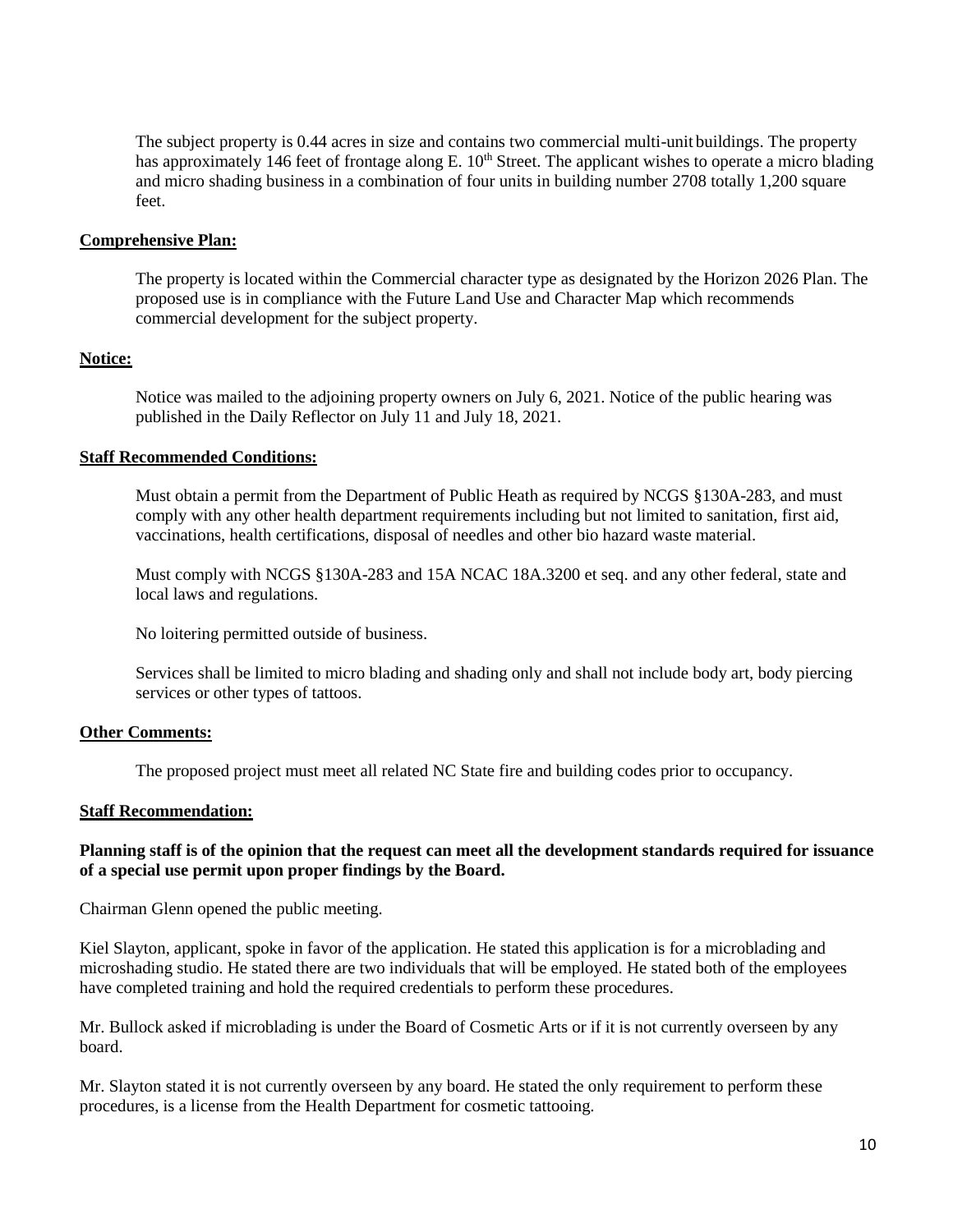Mr. Landrine asked Mr. Slayton to explain microblading and how it is different from tattooing.

Mr. Slayton stated microblading and microshading is a process where specific tools are used to reshape and rebuild the structure of the eyebrows. He stated there is a consultation with the client where the artist does a brow mapping to map out the facial structure and how the brows will sit on the face, then they apply a light anesthetic. He stated once the anesthetic has taken effect, the artist uses a machine or hand tool to go over the marks lightly. He stated the microshading is a process used with the machine where once the strokes have been applied, the artist will go back and add more color to achieve the full look of the brows.

Mr. Landrine asked if there is any specific licensing for administering the anesthetic.

Mr. Slayton stated there is not at this time. He stated typically you will find some artists that perform these procedures without any training. He stated they have completed a five day training with a licensed teacher. He stated they received certificates that he feels will foster a level of trust between the client, community and artist.

Ms. Bellis asked if eyebrows will be the only thing they will be doing.

Mr. Slayton stated that is correct. He stated there are other procedures such as lip blushing and dying, eyeliner, and scalp pigmentation. He stated there are other services they would potentially like to add in the future. He stated they are looking at doing botox and laser tattoo removal. He stated the hope is to develop into a medispa and this is the foundation for the medispa.

Ms. Bellis asked if they will have to get additional permits for those procedures.

Mr. Slayton stated this permit is just for the microblading and microshading. He stated at this time their intention is to do microblading and microshading only. He stated when it comes time and the certifications are in place for the practitioners, they will determine the process for the allowance to perform other procedures.

No one else spoke in favor of the request.

No one spoke in opposition of the request.

Chairman Glenn asked for staff's recommendation.

Ms. Blount stated staff had no objection to the request with the recommended conditions.

Chairman Glenn closed the public hearing and opened up for Board discussion.

No board discussion.

Chairman Glenn read the criteria and the board's silence was a vote in favor of the criteria.

**Mr. Bullock made a motion to adopt the Finding of Facts, Ms. Bellis seconded the motion and it passed unanimously. Vote: 7 to 0**

# **Mr. Bullock made a motion to approve the petition with the recommended conditions by city staff, Ms. Evans seconded the motion and it passed unanimously. Vote: 7 to 0**

Chairman Glenn announced that Kiel Slayton & Ravens Thorn, LLC's special use permit had been granted.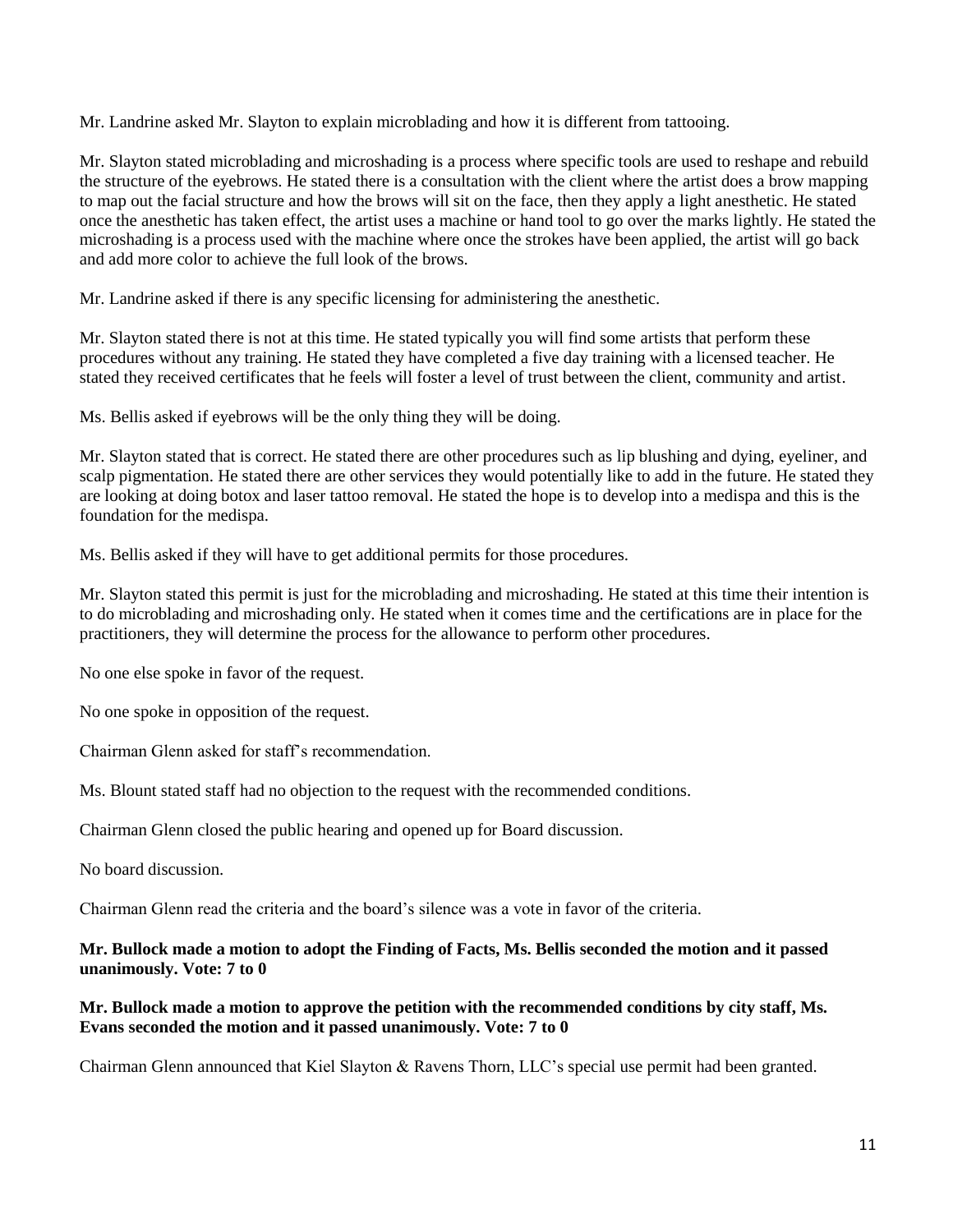# **2. PUBLIC HEARING ON A REQUEST FOR A SPECIAL USE PERMIT BY KIEL SLAYTON & RAVENS THORN, LLC**

The applicants, Kiel Slayton and Ravens Thorn, LLC, desire to operate a personal service not otherwise listed (tattoo shop) pursuant to Appendix A, Use (15)a. of the Greenville City Code. The proposed use is located at 2706 A E. 10<sup>th</sup> Street. The property is further identified as being tax parcel number 18592.

Chairman Glenn confirmed and swore in one registered speaker – Kiel Slayton

Ms. Blount delineated the area on the map. She stated that the request is located in the northeastern portion of the city.

# **Zoning of Property:**

CG (General Commercial)

# **Surrounding Zonings:**

- North: CG (General Commercial)
- South: R9S (Residential Single Family)
- East: CG (General Commercial)
- West: CG (General Commercial)

### **Surrounding Developments:**

- North: Colonial Heights Shopping Center
- South: Single Family dwellings
- East: Ivan's Beauty Shop and RevIVe Heatlh & Wellness PLLC
- West: Pirates Auto Sales and Repair Shop

### **Description of Property:**

The subject property is 0.44 acres in size and contains two commercial multi-unit buildings. The property has approximately 146 feet of frontage along E. 10<sup>th</sup> Street. The applicant wishes to operate a tattoo shop in two units totally 1,300 square feet.

### **Comprehensive Plan:**

The property is located within the Commercial character type as designated by the Horizon 2026 Plan. The proposed use is in compliance with the Future Land Use and Character Map which recommends commercial development for the subject property.

### **Notice:**

Notice was mailed to the adjoining property owners on July 6, 2021. Notice of the public hearing was published in the Daily Reflector on July 11 and July 18, 2021.

### **Staff Recommended Conditions:**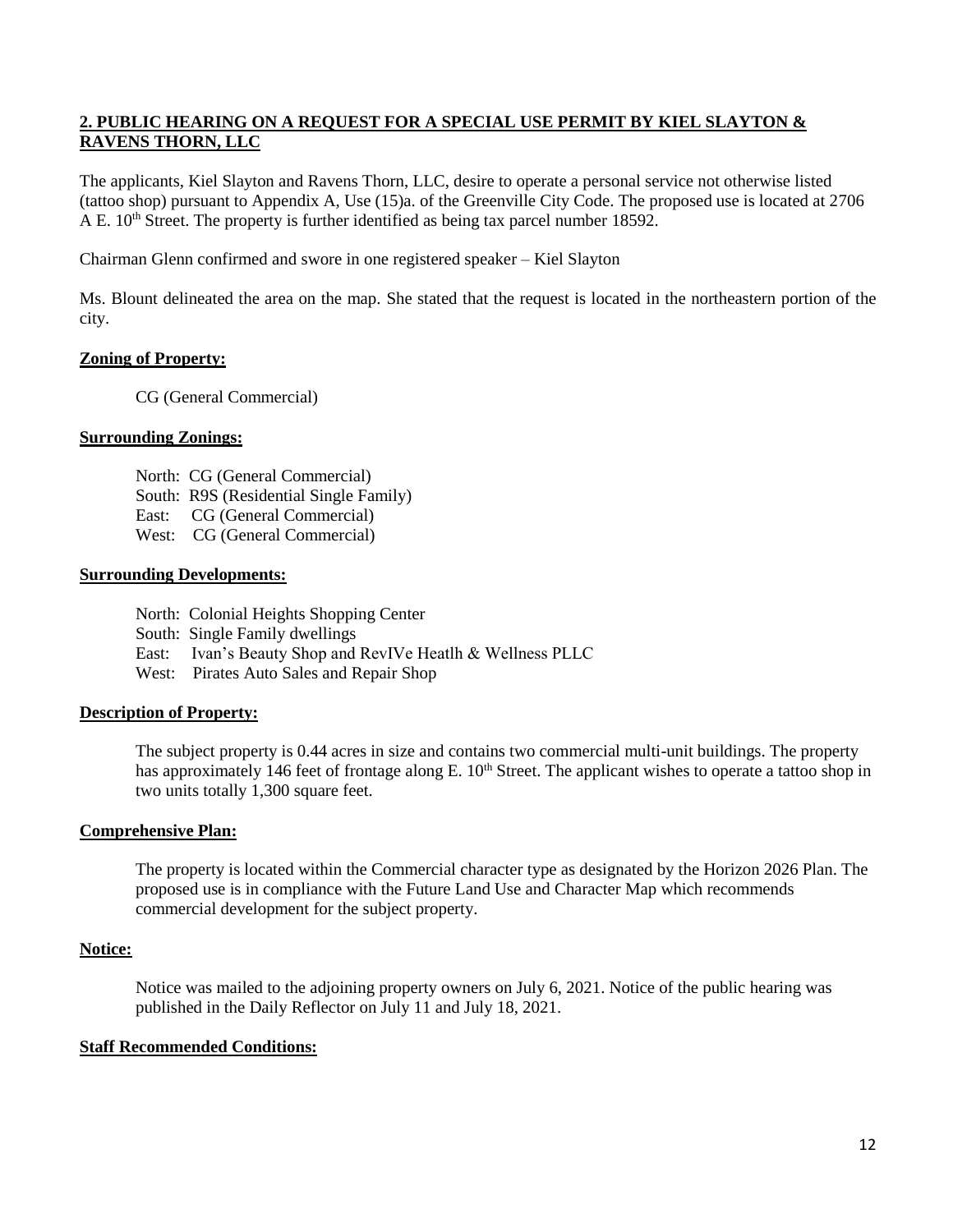Must obtain a permit from the Department of Public Heath as required by NCGS §130A-283, and must comply with any other health department requirements including but not limited to sanitation, first aid, vaccinations, health certifications, disposal of needles and other bio hazard waste material.

Must comply with NCGS §130A-283 and 15A NCAC 18A.3200 (Rules governing tattooing from Environmental Health) et seq. and any other federal, state and local laws and regulations.

Must not violate NCGS§14-400. Tattooing; body piercing prohibited regulations for those under 18 years of age.

No loitering permitted outside of business.

# **Other Comments:**

The proposed project must meet all related NC State fire and building codes prior to occupancy.

# **Staff Recommendation:**

# **Planning staff is of the opinion that the request can meet all the development standards required for issuance of a special use permit upon proper findings by the Board.**

Chairman Glenn opened the public meeting.

Kiel Slayton, applicant, spoke in favor of the application. He stated they will be performing tattooing at this location.

No one else spoke in favor of the request.

No one spoke in opposition of the request.

Chairman Glenn asked for staff's recommendation.

Ms. Blount stated staff had no objection to the request with the recommended conditions.

Chairman Glenn closed the public hearing and opened up for Board discussion.

No board discussion.

Chairman Glenn read the criteria and the board's silence was a vote in favor of the criteria.

# **Mr. Bullock made a motion to adopt the Finding of Facts, Mr. Landrine seconded the motion and it passed unanimously. Vote: 7 to 0**

# **Mr. Cohen made a motion to approve the petition with the recommended conditions by city staff, Mr. Bullock seconded the motion and it passed unanimously. Vote: 7 to 0**

Chairman Glenn announced that Kiel Slayton & Ravens Thorn, LLC's special use permit had been granted.

# **3. PUBLIC HEARING ON A REQUEST FOR A SPECIAL USE PERMIT BY SHEETZ, INC.**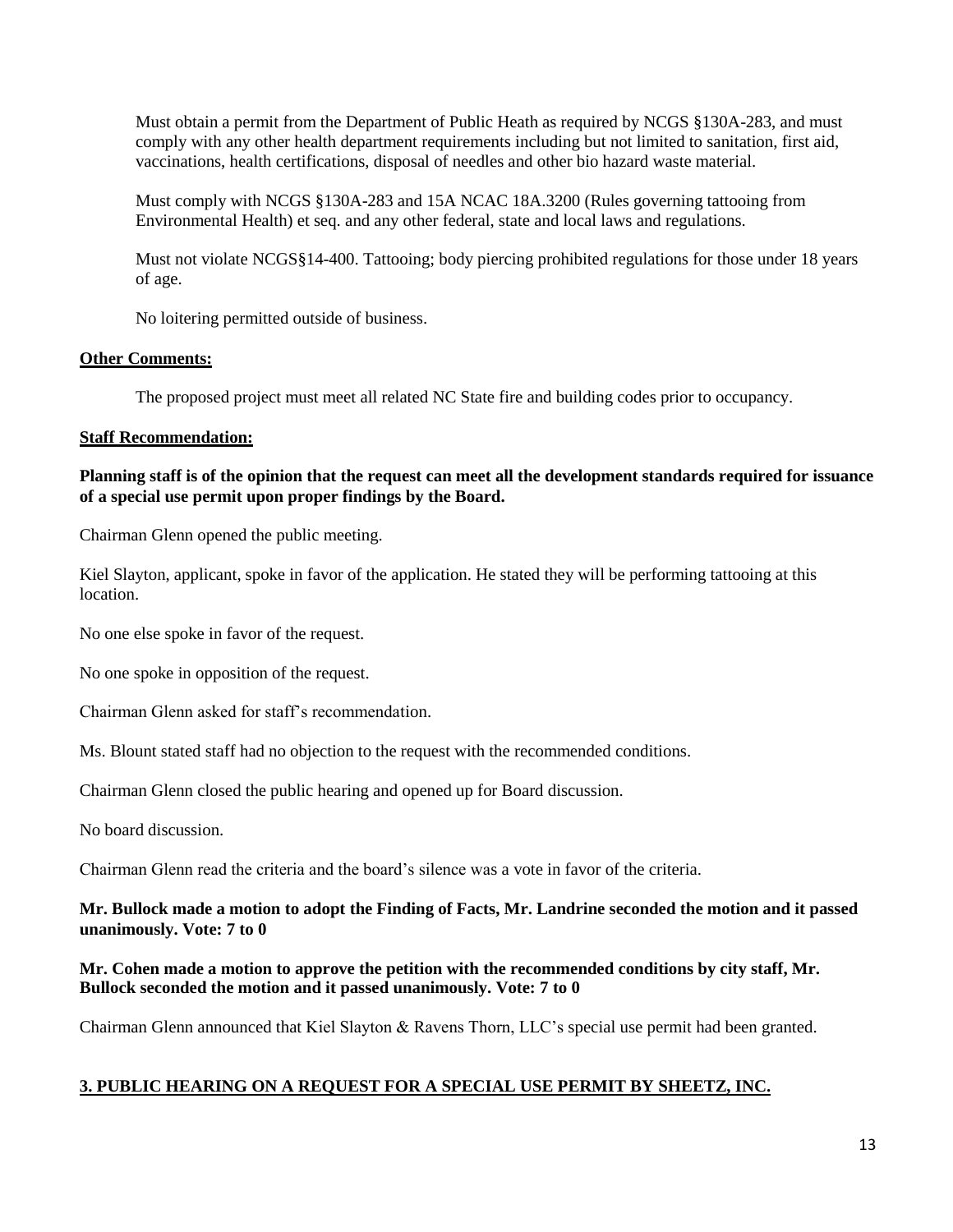The applicant, Sheetz, Inc., desires to operate a convenience store with gasoline sales and restaurant with a drive through pursuant to Appendix A, Use (10)b. of the Greenville City Code. The proposed use is located at 1000 Charles Boulevard. The property is further identified as being tax parcel numbers 74017, 00287, 11692, 21041, 20804.

Chairman Glenn confirmed and swore in four registered speakers – Tom Anastasi, Jamie Gerhart, Phillip Dixon and Dwight Vernelson.

Phillip Dixon, applicant's attorney, stated James Gerhart is the Director of Real Estate for the southeast region for Sheetz, Dwight Vernelson is a professional engineer with River's & Associates, and Tom Anastasi is a professional engineer and engineering project manager.

Mr. Dixon asked Mr. Gerhart to state how he is currently employed and what his duties generally are with Sheetz.

Mr. Gerhart stated he has been with Sheetz for 21 years and the last 14 of which have been in real estate. He stated he has most of Virginia and North Carolina for the company. He stated he is currently Director of Real Estate in the southern region.

Mr. Dixon asked what would be his area of expertise.

Mr. Gerhart stated the site selectors are responsible for identifying, researching, and making deals with the property owners.

Mr. Dixon asked how long he has been doing this for Sheetz.

Mr. Gerhart stated 14 years.

Mr. Dixon asked if Sheetz is the first company he's done this kind of work for.

Mr. Gerhart stated he started as a Sheetz store manager. He stated he has not done commercial real estate for any other company.

Mr. Dixon asked how many Sheetz projects has he done.

Mr. Gerhart stated he is up to 104 or 105 stores in North Carolina and he has been involved in almost all of them.

Mr. Dixon asked if he was involved with the Sheetz project on Firetower Road and the new location near the hospital.

Mr. Gerhart stated that is correct.

Mr. Dixon asked if this is something he does on a regular basis.

Mr. Gerhart stated yes. He stated Sheetz has been in a growth mode.

Mr. Dixon asked why there is a proposed demolition and rebuild.

Mr. Gerhart stated when the store was built in 2007 it was first in class but over time customers have become more interested in Sheetz food and beverages. He stated they are constantly seeking to keep their stores first in class. He stated they are also including a drive through which has become more essential.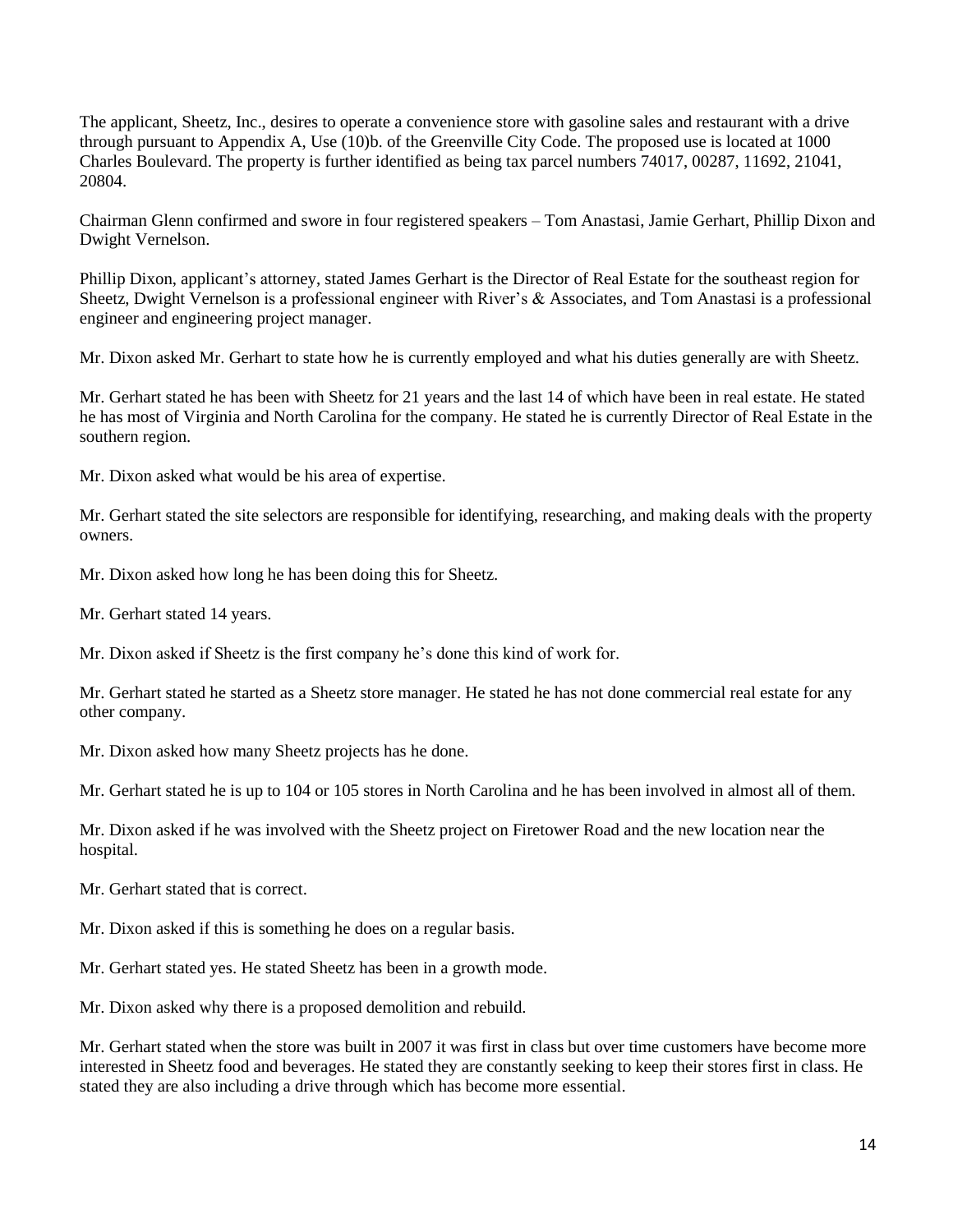### **Ms. Evans made a motion to accept Jamie Gerhart as an expert witness in Real Estate Development, Mr. Landrine seconded the motion and it passed unanimously. Vote: 7 to 0**

Dwight Vernelson, professional engineer, stated he works with Rivers & Associates and has been employed there for 36 years. He stated he has been registered professional engineer since 1986.

Mr. Dixon asked how long he has been working in real estate development such as this.

Mr. Vernelson stated they have been involved with Sheetz for about 15 years and have worked on between 28 and 30 Sheetz projects. He stated he has worked in the private development since he started with Rivers.

Mr. Dixon asked if his greatest source of expertise is from two years at East Carolina University and two lesser years at N.C. State.

Mr. Vernelson stated he spent 3 years at N.C. State University.

Mr. Dixon asked if as a professional engineer he has had to demonstrate to the State of North Carolina a certain level of expertise.

Mr. Vernelson stated that is correct. He stated he took the engineering intern exam, practiced under someone for four years and passed his professional engineer exam.

### **Mr. Bullock made a motion to accept Dwight Vernelson as an expert witness in professional engineering, Ms. Bellis seconded the motion and it passed unanimously. Vote: 7 to 0**

Mr. Dixon asked Tom Anastasi for his official title.

Mr. Anastasi stated Engineering Permitting Project Manager.

Mr. Dixon asked for his educational background and licensing.

Mr. Anastasi stated civil engineering by education and he has a professional North Carolina license.

Mr. Dixon asked what his duties and responsibilities are with Sheetz as an Engineering Permitting Project Manager.

Mr. Anastasi stated he hires the team of professional engineers, attorneys, transportation and whatever team is needed to get the project permitted and handed off to construction.

Mr. Dixon asked if he deals with the architectural, materials, upgrades, underground storage tanks, lighting, technology and all the particulars of the site development.

Mr. Anastasi stated that is correct.

Mr. Dixon asked if his licensing as a professional engineer is based on some licensing from the state.

Mr. Anastasi stated that is correct. He stated he took the engineering intern exam, worked under a professional engineer for four years, and took the professional engineer exam. He stated he received a degree from UNC Charlotte.

**Mr. Bullock made a motion to accept Tom Anastasi as an expert witness in professional engineering, Mr. Landrine seconded the motion and it passed unanimously. Vote: 7 to 0**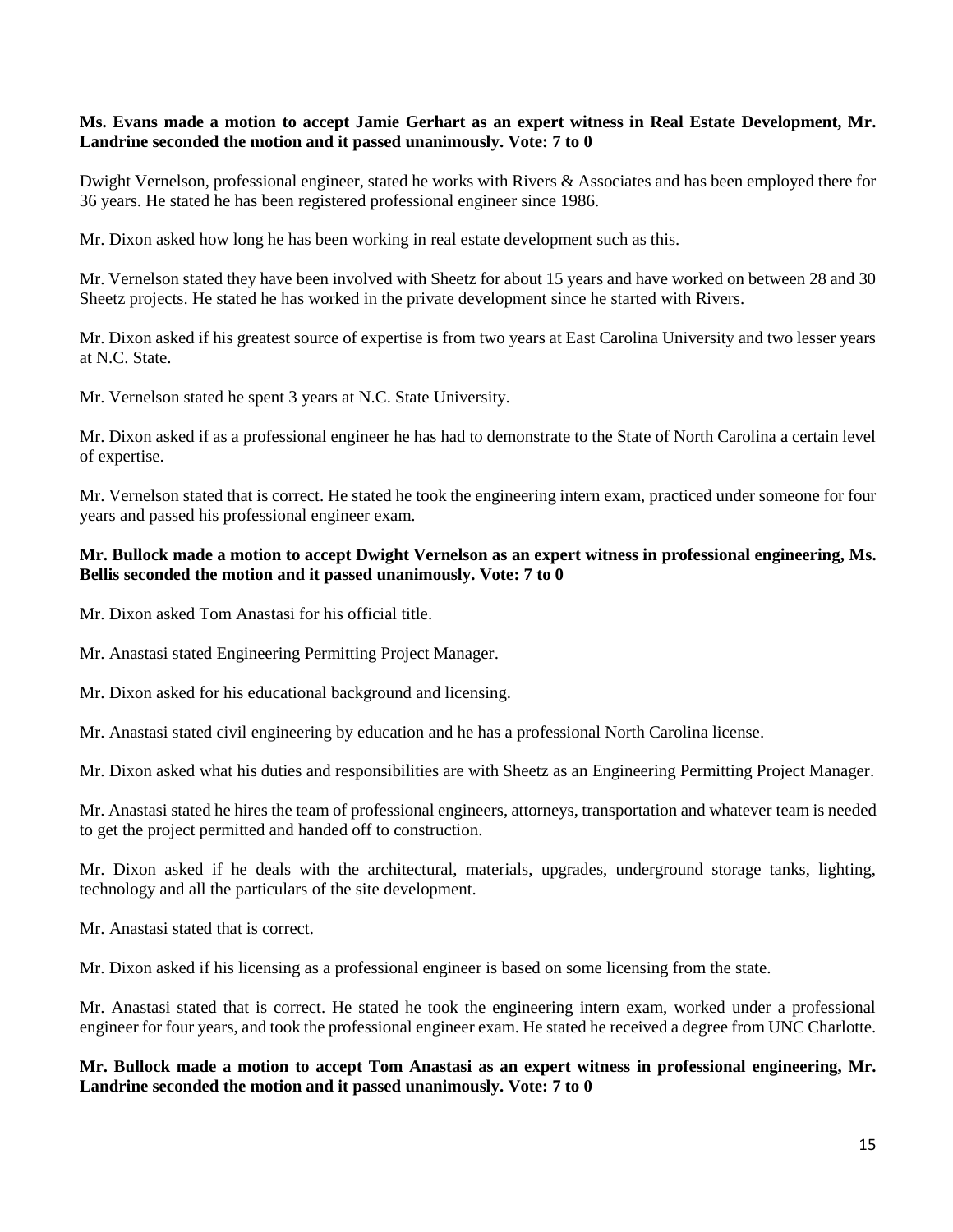Ms. Blount delineated the area on the map. She stated that the request is located near the center portion of the city.

### **Zoning of Property:**

CDF (Commercial Downtown Fringe)

### **Surrounding Zonings:**

- North: OR (Office Residential)
- South: CDF (Commercial Downtown Fringe)
- East: CDF (Commercial Downtown Fringe)
- West: CDF (Commercial Downtown Fringe)

### **Surrounding Developments:**

- North: ECU Life Science and Biotechnology Building
- South: Carolina Pregnancy Center, NC Court Reporting and single family homes
- East: Krispy Kreme, Charles Boulevard Shoppes and Proximity Student Dormitory
- West: Subway, Hibachi Express, T Mobile, Starbucks, and parking lot for Power of His Presence

### **Description of Property:**

The current property is 1.44 acres in size with frontage along Tenth, Charles and Forbes Street. The site is located within the Center City Revitalization Area. The property also fronts two major thoroughfares – Tenth Street and Charles Boulevard. The applicant wishes to purchase the Carolina Pregnancy parcels and rebuild the facility to cover an entire city block. The proposed use will have frontage along Tenth, Charles, Eleventh, and Forbes Streets. The total size of the property will be 2.05 acres.

#### **Comprehensive Plan:**

The property is located within the Commercial character type as designated by the Horizon 2026 Plan. The proposed use is in compliance with the Future Land Use and Character Map which recommends commercial development for the subject property.

#### **Notice:**

Notice was mailed to the adjoining property owners on July 6, 2021. Notice of the public hearing was published in the Daily Reflector on July 11 and July 18, 2021.

### **Staff Recommended Conditions:**

Continue applicable conditions from previous special use permit:

Pedestrians shall be able to access the development from Charles and 10<sup>th</sup> Street.

A low (2-3 ft.) screen wall or hedge shall be constructed separating any parking from all streets.

Sidewalks shall be installed along all streets.

Street trees shall be installed per existing requirements at this location.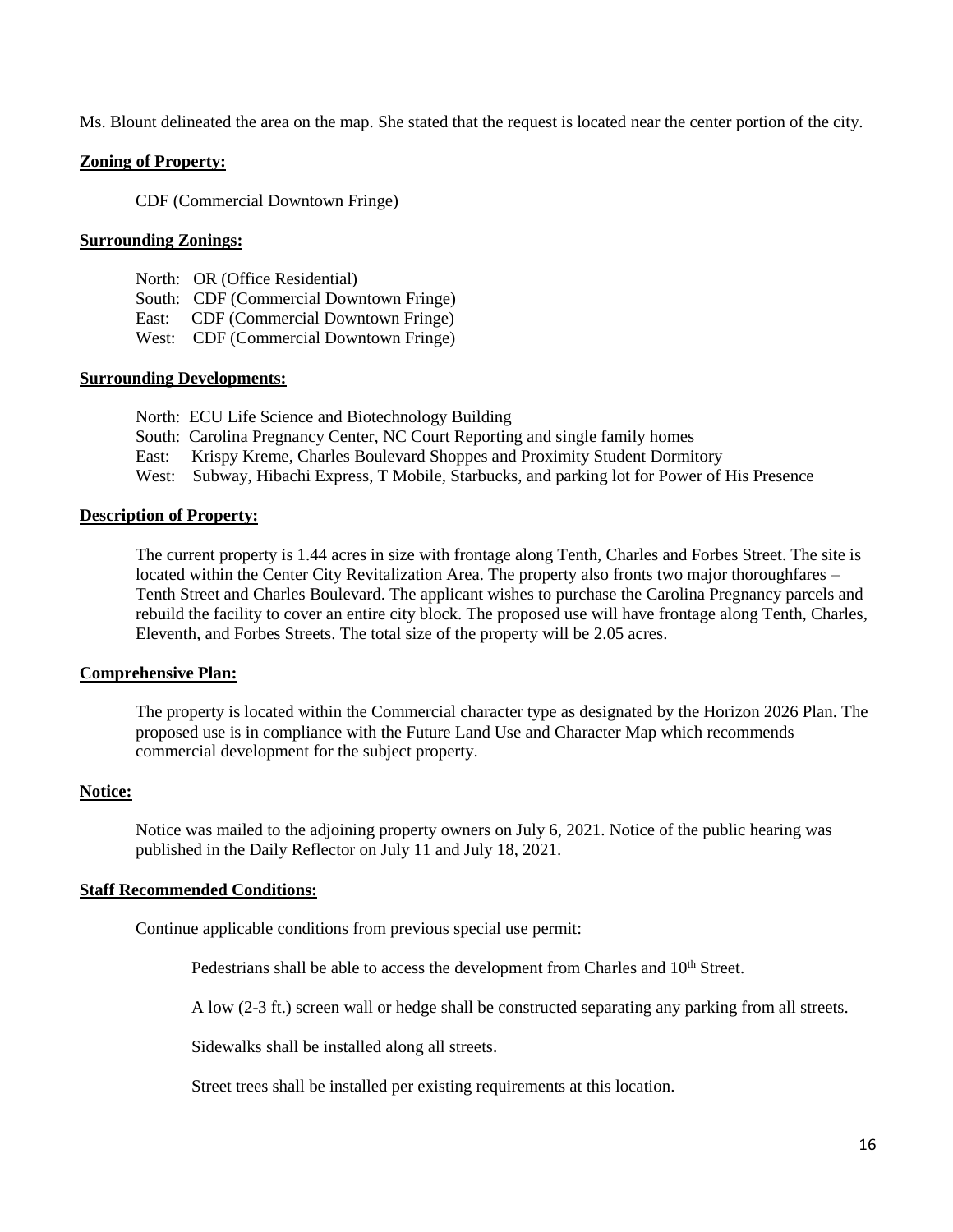On site and canopy lighting shall be shielded and directed to prevent the light cone from crossing the right-of-way line or perimeter of the property.

Final platting, stormwater management, erosion control and site plan approval is required prior to issuance of a building permit.

Parking shall satisfy both gasoline fuel sales and restaurant with drive-thru service requirements.

Outdoor amplified paging of patrons, guests and/or employees shall be prohibited.

Outdoor amplified sound, including music, shall be allowed, provided

- (i) Any sound transmission device, system, and/or speaker shall be oriented in a manner that directs all mechanical and/or amplified sound toward the restaurant building and away from any abutting residential property line, and
- (ii) No amplified sound shall be audible from any point located on any property zoned for residential purposes. Outdoor amplified sound is defined as any sound using amplifying equipment, whose source is outside or whose source is inside and the sound propagates to the outside through open door(s) or window(s) or other opening in the building. Measurement standards shall be human auditory senses.

The outdoor dining area shall not be visible from the adjacent residential property through the installation of opaque fencing and/or landscaping.

No restaurant related outdoor accessory activity shall be allowed outside the designated outdoor activity area.

No outdoor activity shall be permitted to overflow into any parking area or yard area, both on the restaurant lot or onto adjacent lots.

There shall be no live outdoor music, floor show, or dancing associated with any outdoor activity area.

Any sound transmission device, system, and/or speaker shall be oriented in a manner that directs all mechanical and/or amplified sound toward the restaurant building and away from any abutting residential property line.

No television transmission, movie projection and/or computer display, excepting personal use of laptop computers, shall be viewed from the outdoor activity area. (7)

No exterior lighting shall shine directly into a residential dwelling or premises. Exterior lighting shall comply with the City of Greenville Lighting Standards.

No exterior neon lighting, no neon light signs, and no flashing signs shall be allowed in conjunction with the principal use restaurant and/or accessory outdoor activity area.

Development layout shall be in accordance with the setback requirements and location of menu reader board for a restaurant utilizing drive-through services listed in the City of Greenville Zoning Ordinance.

### **Other Comments:**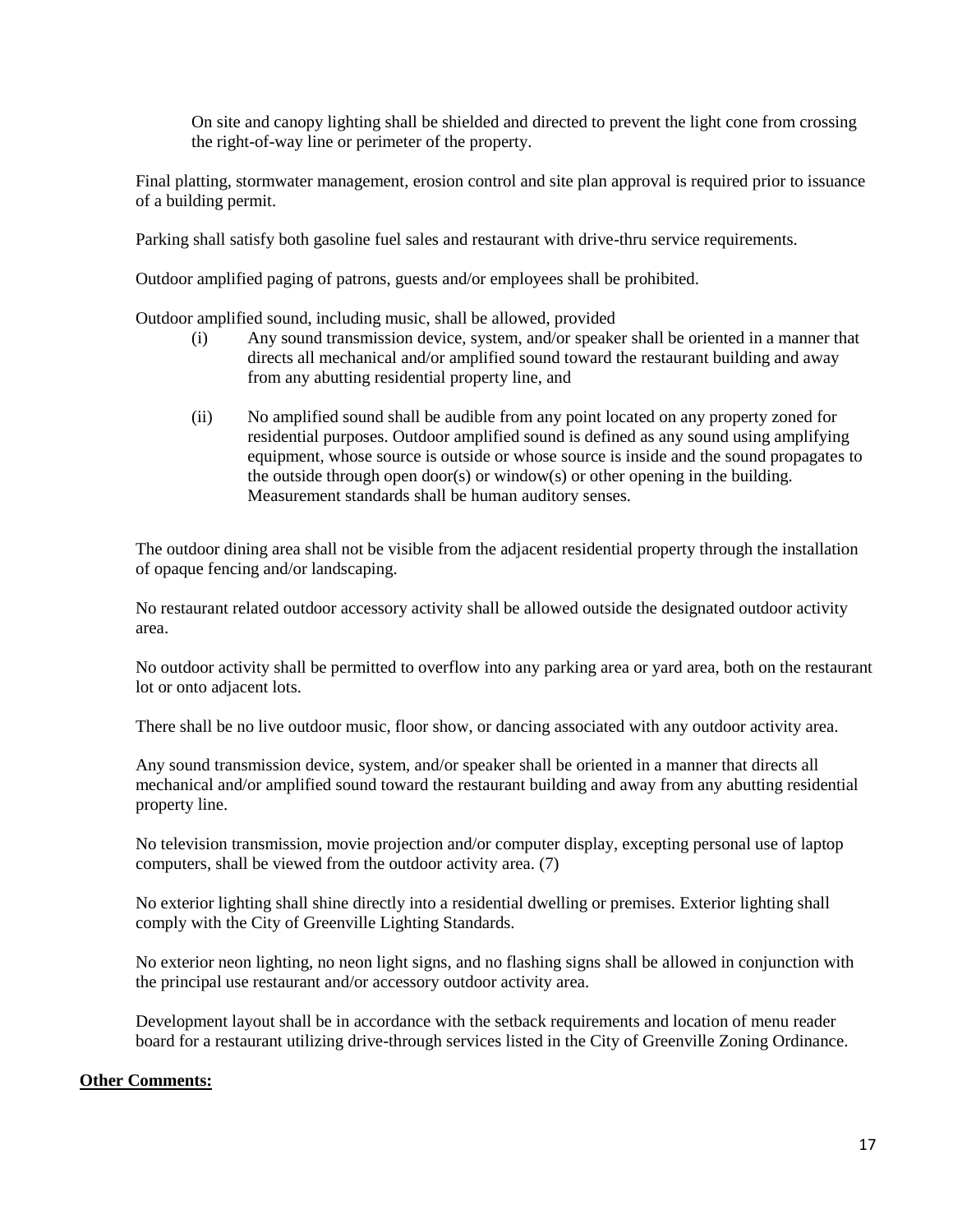The proposed project must meet all related NC State fire and building codes prior to occupancy.

### **Staff Recommendation:**

### **Planning staff is of the opinion that the request can meet all the development standards required for issuance of a special use permit upon proper findings by the Board.**

Chairman Glenn opened the public meeting.

Mr. Dixon asked Mr. Gerhart if it would be fair to say that other locations have had a dramatic increase in the number of drive through ordering.

Mr. Gerhart stated that is correct.

Mr. Dixon asked if there is currently not a drive through at this location.

Mr. Gerhart stated that is correct.

Mr. Dixon asked if that is one motivation for the demolition and rebuild.

Mr. Gerhart stated that is correct.

Mr. Dixon asked if they are not increasing the number gasoline pumps at this site.

Mr. Gerhart stated that is correct. He stated the model continues to shift towards the ultimate convenient store and one stop shop inside the store.

Mr. Dixon asked with the substantial number of new student housing projects nearby, is it expected to be a continued increase in pedestrian traffic.

Mr. Gerhart stated he would expect increase in pedestrian traffic and that is why the four sides of the site having sidewalks is important.

Mr. Dixon asked if the primary purpose for increasing the store size from a little less than 5,000 square feet to a little more than 6,000 square feet is to add dining inside the store.

Mr. Gerhart stated that is correct.

Mr. Dixon asked if there will be indoor dining for about 30 people.

Mr. Gerhart stated that is correct.

Mr. Dixon asked if there will be outdoor dining 16 seats at 5 tables.

Mr. Gerhart stated that is correct.

Mr. Dixon asked if they will have about 44 parking spaces.

Mr. Gerhart stated that is correct.

Mr. Dixon asked if eight cars will be able to be in the drive through at any one time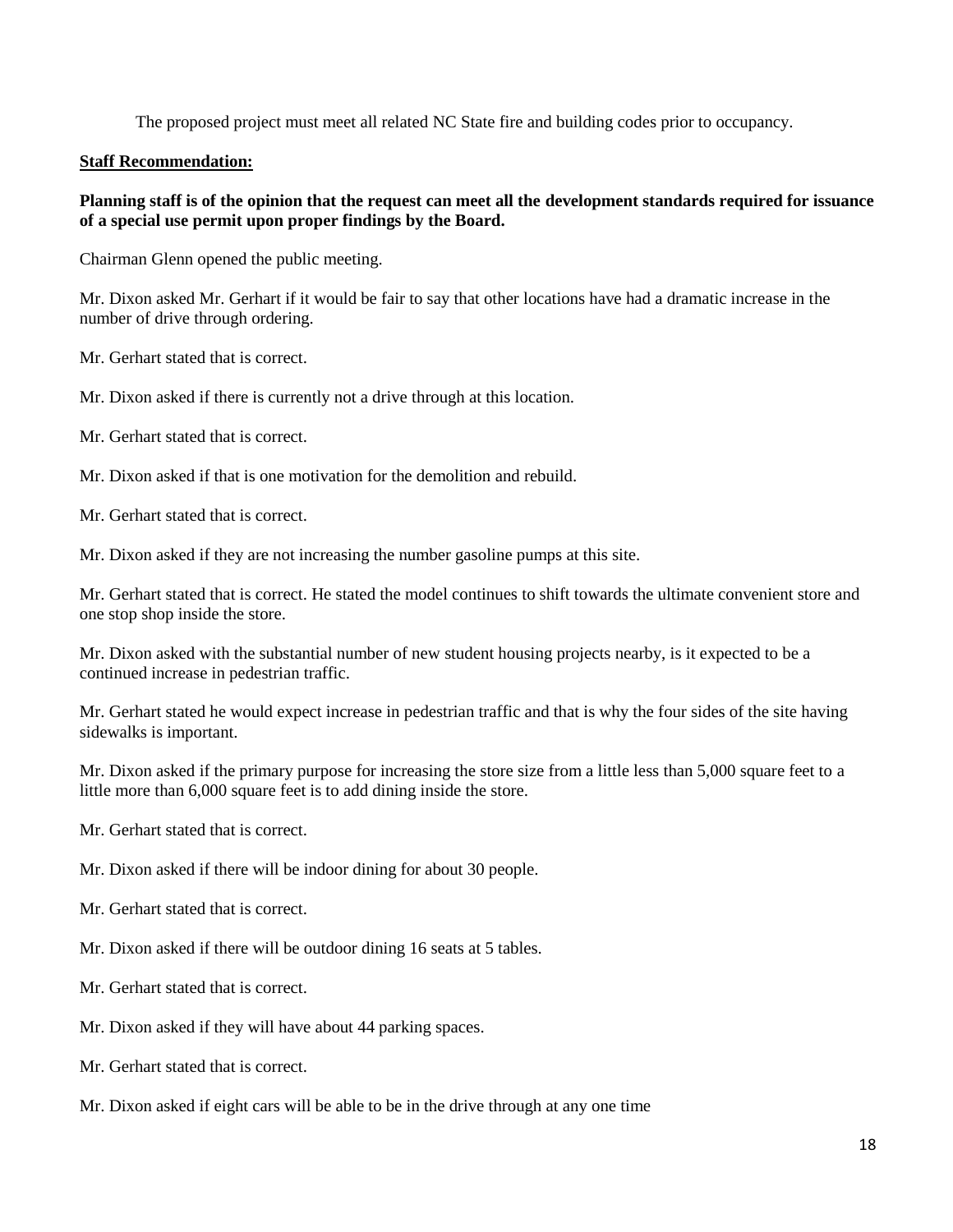Mr. Gerhart stated that is correct and shown on the map.

Mr. Dixon asked if the drive through would decrease the number of people that would go inside the store and instead they would use the drive through to make purchases.

Mr. Gerhart stated there may be an occasion where a customer will go inside the store and other occasions where the same customer may use the drive through.

Mr. Dixon asked what kind of investment this is.

Mr. Gerhart stated this is an over 4.5 million dollar investment.

Mr. Dixon asked if there is anything he wishes to add.

Mr. Gerhart stated this location currently has 26 employees. He stated he has spoken with the district manager and they are expecting to add at least 5 more with the slightly larger store and drive through component.

Mr. Dixon asked Mr. Vernelson if he is responsible for doing the plot plan and making sure they comply with the conditions for the special use permit.

Mr. Vernelson stated that is correct.

Mr. Dixon asked him to address the health and safety issues.

Mr. Vernelson stated by utilizing the whole block it opens up more options for ingress and egress. He stated they are proposing four driveways and the existing right-in driveway on  $10<sup>th</sup>$  street will remain as is. He stated the full service driveway on Forbes Street will shift slightly to align with the purposed parking lot and drive isles. He stated the driveway on 11<sup>th</sup> Street will shift to align with the parking lot as well. He stated currently on Charles Boulevard there is an existing full service driveway and that driveway will be changed to a right-in and right-out driveway only. He stated they will put in a concrete median that will begin at the intersection of 10<sup>th</sup> Street and Charles Boulevard and continue down to the 11<sup>th</sup> Street intersection.

Mr. Dixon asked if this is to prevent turns across traffic.

Mr. Vernelson stated that is correct. He stated it is to cut out the left turn movements.

Mr. Dixon asked that according to DOT there is a hazard from people turning into Krispy Kreme and Charles Boulevard shops trying to turn left when there is no turn lane there.

Mr. Vernelson stated that is correct.

Mr. Dixon asked if a traffic hazard will be eliminated by adding this 18 inch median along the corner between the Sheetz, Krispy Kreme and Charles Boulevard Shops.

Mr. Vernelson stated that is correct and it should be a safer corridor.

Mr. Dixon asked if there will be only right-in and right-out traffic on Charles Boulevard.

Mr. Vernelson stated that is correct.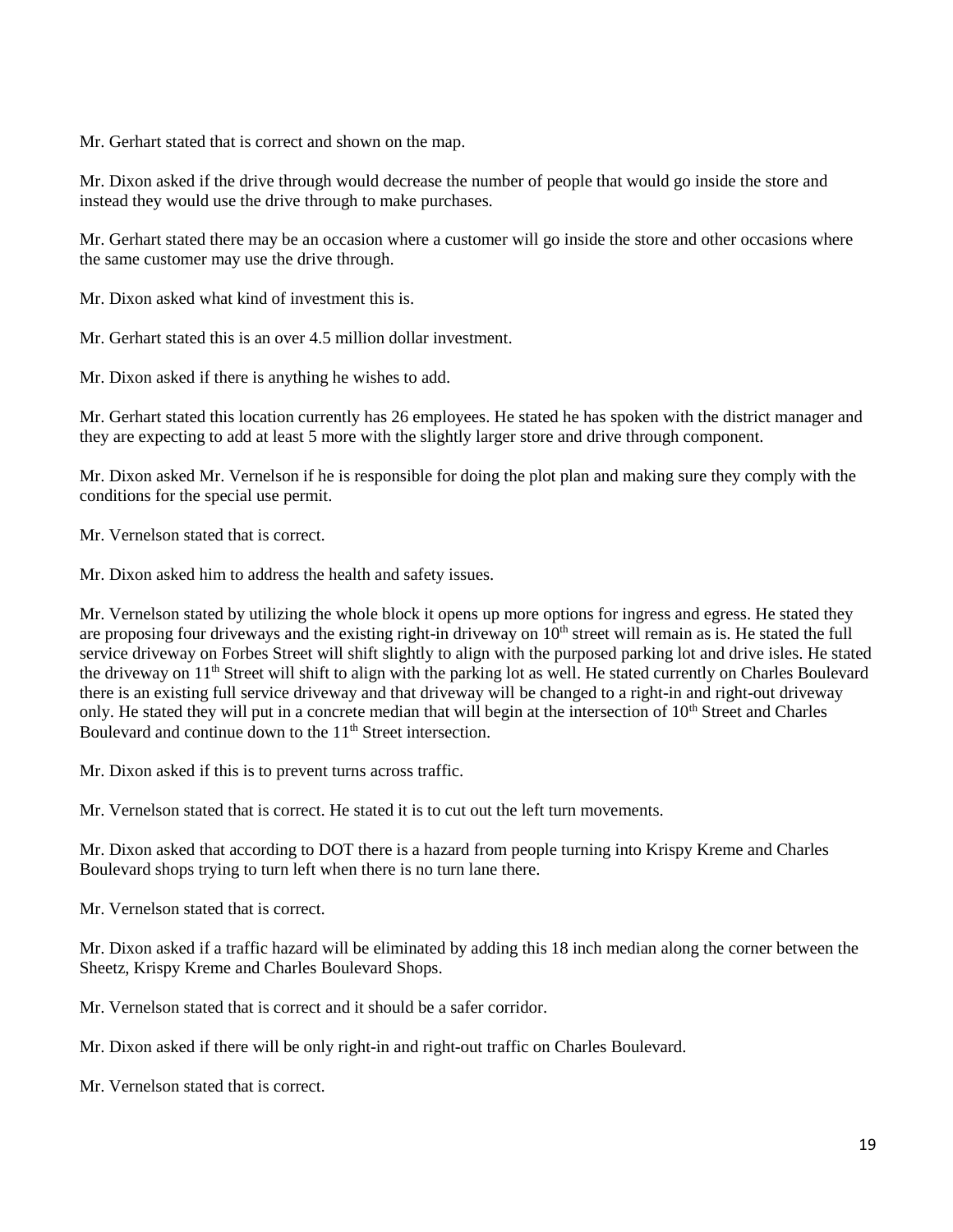Mr. Dixon asked if it complies with the city's minimum standards for conditions and specifications.

Mr. Vernelson stated absolutely. He stated they will do a site plan and will meet the minimum requirements.

Mr. Dixon asked if it is in his professional opinion that it complies with the Horizons 2026: Greenville's Community Plan.

Mr. Vernelson stated they do comply with the Horizons Plan.

Mr. Dixon asked by enlarging this site, they are trying to improve traffic both internal and external but also an opportunity for ingress and egress on four sides.

Mr. Vernelson stated that is correct.

Mr. Dixon asked if there will be two roads that will provide assistance and empty traffic from both  $11<sup>th</sup>$  Street and Forbes Street.

Mr. Vernelson stated that is correct.

Mr. Dixon asked if the drive through will empty onto Forbes Street.

Mr. Vernelson stated that is correct.

Mr. Dixon asked if he has reworked the entire internal traffic flow for this site to make it safer and to spread out the store over a larger area.

Mr. Vernelson stated that is correct. He stated by using all four streets there are more options and opportunities for ingress and egress.

Mr. Dixon asked what exists on the adjoining properties.

Mr. Vernelson stated to the west there is vacant and occupied property. He stated to the south there is single family and business. He stated to the east is the Krispy Kreme and the Charles Boulevard Shops.

Mr. Dixon asked if the concrete median will take care of traffic issues related to Krispy Kreme and the Charles Boulevard shops.

Mr. Vernelson stated that is correct.

Mr. Dixon asked how close the nearest residence is to the outdoor dining area for the store.

Mr. Vernelson stated approximately 162 feet.

Mr. Dixon asked if there is anything he would like to add.

Mr. Vernelson stated they will comply with the city's requirements for parking and screening.

Mr. Dixon asked Mr. Anastasi how different this store will be from the current store that was built in 2007.

Mr. Anastasi stated the current store has no indoor dining. He stated in the older stores everything is congregated together and in the new stores there is more of separation between the restaurant and convenience. He stated the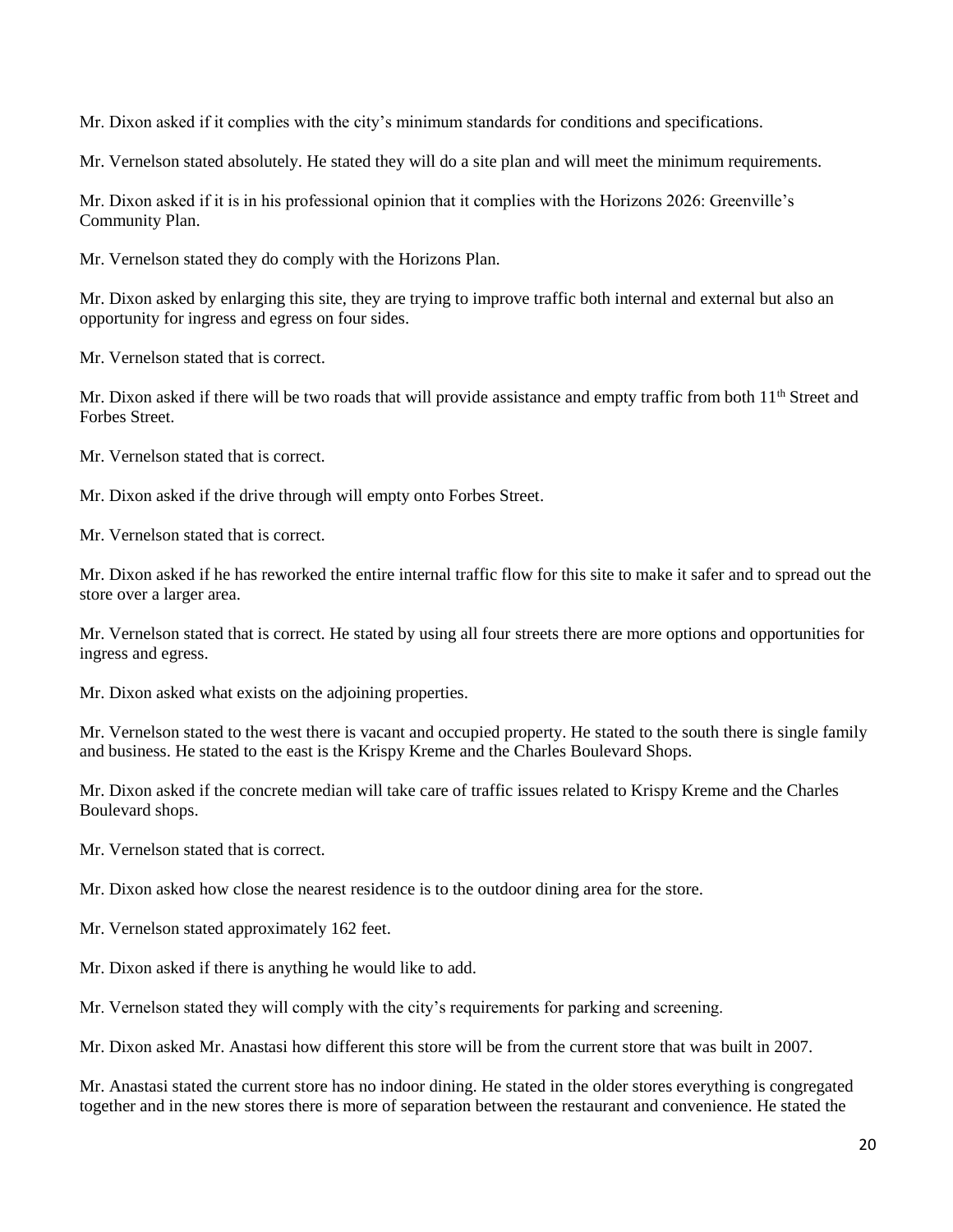older generation stores incorporate LED lighting but as things evolve they are going to update the inside and outside to more modern LED lighting. He stated the underground storage tanks still have life left in them but they are still going to replace the tanks and offer new products at this location.

Mr. Dixon asked if they will offer ethanol free gas.

Mr. Anastasi stated that is correct. He stated at all of the new stores and remodels they will have almost every type of blended gas, ethanol free gas and diesel fuel available to customers.

Mr. Dixon asked if most recently they built a new store by the hospital and they are currently doing a demolition and rebuild to the store on Firetower.

Mr. Anastasi stated they are doing a remodel at the Firetower store because they do not have the room to rebuild the larger, new generation store as with this site.

Mr. Dixon asked if the architecture will be similar to the newer store by the hospital.

Mr. Anastasi stated the stores are similar but there will be some noticeable differences. He stated they will be using all new materials.

Mr. Dixon stated he has worked with Sheetz on a handful of projects. He stated this store will meet the needs of people in the area and help people avoid getting on the highway.

No one else spoke in favor of the request.

No one spoke in opposition of the request.

Chairman Glenn asked for staff's recommendation.

Ms. Blount stated staff had no objection to the request with the recommended conditions.

Chairman Glenn closed the public hearing and opened up for Board discussion.

No board discussion.

Chairman Glenn read the criteria and the board's silence was a vote in favor of the criteria.

# **Mr. Bullock made a motion to adopt the Finding of Facts, Mr. Landrine seconded the motion and it passed unanimously. Vote: 7 to 0**

# **Mr. Bullock made a motion to approve the petition with the recommended conditions by city staff, Mr. Landrine seconded the motion and it passed unanimously. Vote: 7 to 0**

Chairman Glenn announced that Sheetz, Inc.'s special use permit had been granted.

# **4. PUBLIC HEARING ON A REQUEST FOR A SPECIAL USE PERMIT BY BRET FLORY**

The applicant, Bret Flory, desires to operate a major repair facility pursuant to Appendix A, Use (9)a. of the Greenville City Code. The proposed use is located at 0 Whitley Drive. The property is further identified as being tax parcel number 08387.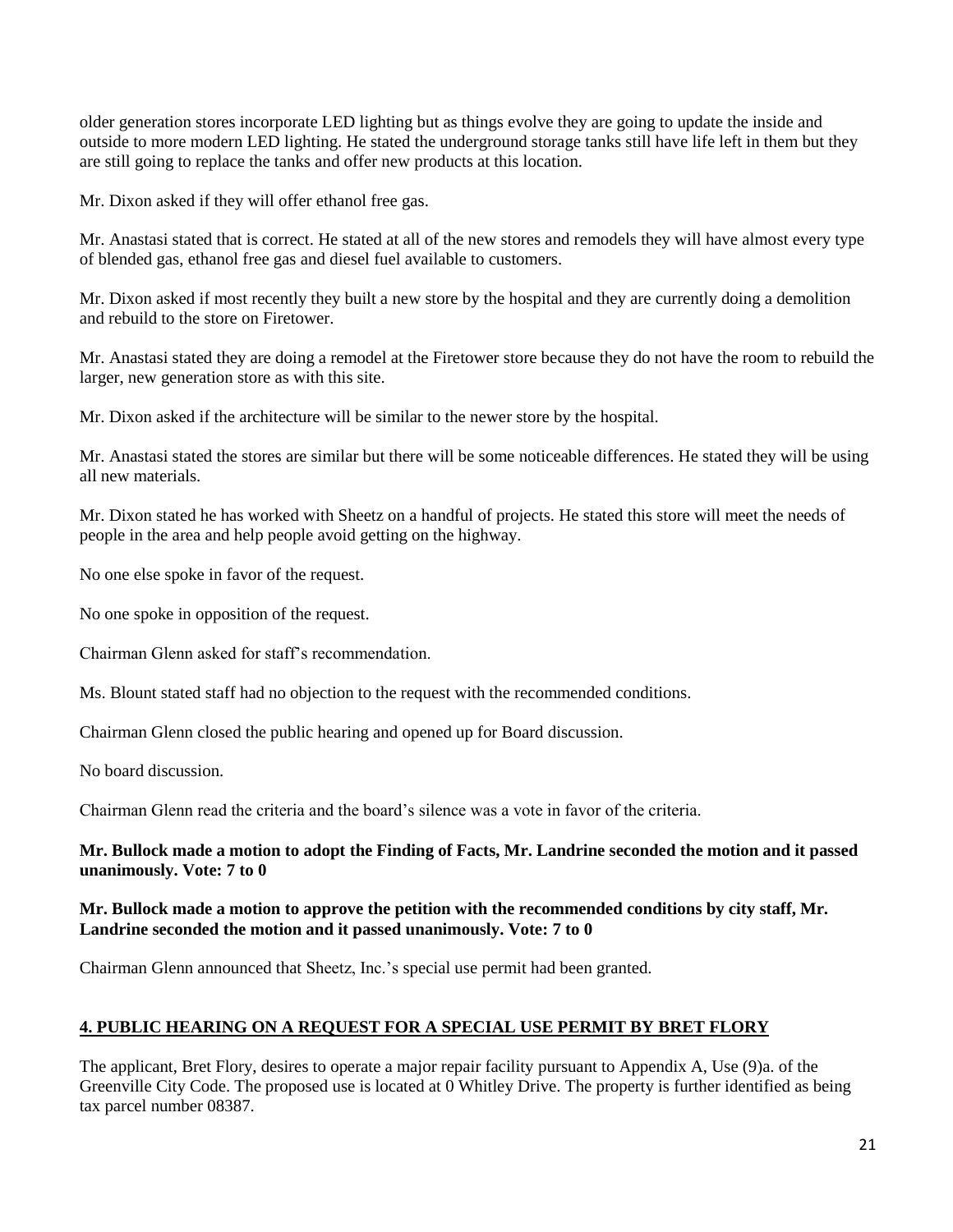Chairman Glenn confirmed and swore in three registered speakers – Bret Flory, Alex Horner, and Kyle Hoyt

# **Mr. Bullock made a motion that Bret Flory has standing to proceed as the applicant, Ms. Bellis seconded the motion and it passed unanimously. Vote: 7 to 0**

Ms. Blount delineated the area on the map. She stated that the request is located near the southern portion of the city.

### **Zoning of Property:**

CG (General Commercial)

#### **Surrounding Zonings:**

North: CG (General Commercial) South: CG (General Commercial) East: CG (General Commercial) West: CG (General Commercial)

#### **Surrounding Developments:**

North: Vacant lots South: Sam's Express Car Wash East: Vacant lot West: Vacant lot and Car Max

#### **Description of Property:**

The subject property is 2.20 acres in size and has approximately 740 feet of frontage along Whitley Drive. The applicant wishes to operate an auto body paint and repair shop.

#### **Comprehensive Plan:**

The property is located within the Mixed Use High Intensity character type as designated by the Horizon 2026 Greenville Community Plan. The proposed use is in compliance with the Future Land Use and Character Map which recommends commercial development for the subject property.

#### **Notice:**

Notice was mailed to the adjoining property owners on July 6, 2021. Notice of the public hearing was published in the Daily Reflector on July 11 and July 18, 2021.

#### **Related Zoning Ordinance Regulations:**

#### Definition:

*Repair; major.* The following activities shall be considered major repair:

(1) Engine overhaul or dismantling of subparts;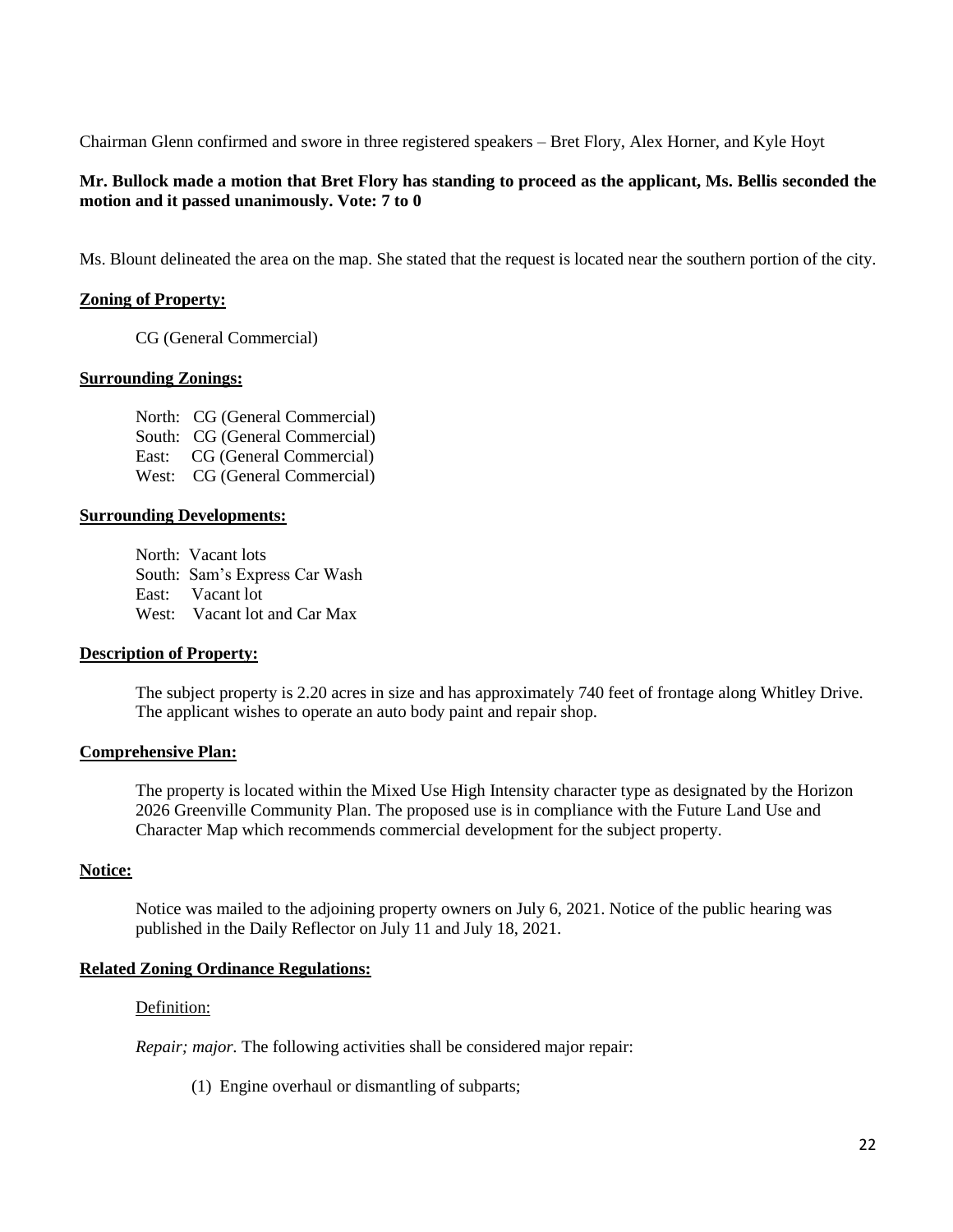- (2) Body or frame repair;
- (3) Windshield or glass replacement;
- (4) Transmission, starter, alternator or other subpart rework service;
- (5) Welding or metal cutting; and
- (6) Any other repair other than minor repair.

*Repair; minor*. The following activities shall be considered minor repair:

- (1) Engine tune-up; changing of plugs, filters, oil, lubricants, belts, adjustments;
- (2) Change and rotate tires;
- (3) Brake services;
- (4) Electrical system services;
- (5) Radiator services;
- (6) Muffler services; and
- (7) Battery service.

#### **Section 9-4-86** Specific Criteria:

- (1) All wrecked or damaged motor vehicles and parts shall be screened so as not to be visible from adjoining property lines and street right-of-way.
- (2) All vehicles on the premises for repair shall be stored at the rear of the principal structure.
- (3) No vehicle shall be stored on the premises for more than 15 days.
- (4) There shall be no exterior storage of items other than vehicles.
- (5) Sale of vehicles shall be in accordance with Article B, section 9-4-22, definition of automobile, truck, recreational vehicle, motorcycle and boat sales, contained therein.
- (6) Rental or utility trailers, cars and trucks shall be permitted as accessory uses, provided that all units in excess of four shall be screened from adjoining street right-of-way and property lines in accordance with Bufferyard C or with a bufferyard of greater intensity as required by the bufferyard regulations.
- (7) Outdoor displays of products such as tires, oil, wiper blades or other similar products shall be permitted provided they are not closer than ten feet from the principal structure and shall not be more than twenty feet from the principal structure and must be outside of required bufferyards.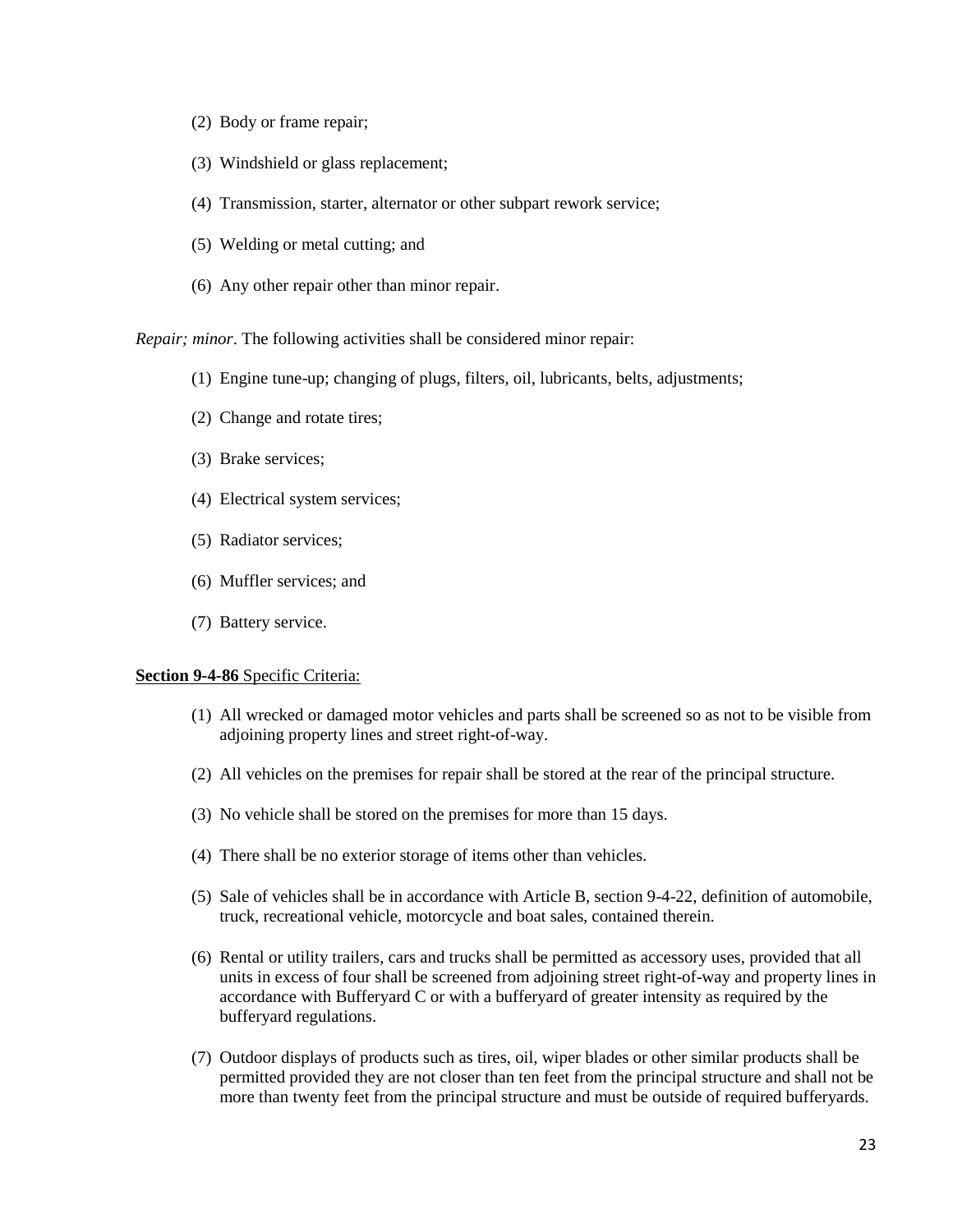Signage and tires displayed in conjunction with such shall be in accordance with the sign and tire storage regulations.

- (8) All services except fuel sales shall be performed within a completely enclosed building.
- (9) Tires stored outside must comply with the following standards to minimize their visual impact and reduce their potential as a public nuisance and fire hazard:
	- (a) The maximum area devoted to tire storage shall be limited to 10% of the property area or 25% of the building from which the business operates, whichever is less;
	- (b) The maximum number of tires stored outside shall not exceed 300;
	- (c) Tires must be stored behind required bufferyards and located where they are not visible from a street right-of-way or adjacent property through the installation of opaque fencing and/or landscaping or placement o tires behind buildings;
	- (d) All tires must be placed on racks in the upright position;
	- (e) There shall be a minimum separation of 20 feet between tire racks and property lines, street right-of-way, and buildings;
	- (f) Rows of tire racks shall be separated from one another by a minimum of five feet;
	- (g) The placement of tires stored outside shall be placed and maintained in accordance with this subsection (9) and the North Carolina Fire Code, as amended. The more restrictive provisions shall prevail between the NC Fire Code and tire storage standards of this section; and
	- (h) Notwithstanding the provisions related to nonconforming uses and situations contained in Article C of this chapter, the requirements contained in this subsection (9) shall be applicable to all existing and future major and minor repair facilities.

#### **Staff Recommended Conditions:**

Final platting, stormwater management, erosion control and site plan approval is required prior to issuance of a building permit.

Vehicles on the premises for repair shall be screened so as not to be visible from adjoining property lines and street right-of-way.

Property shall not evolve into a junkyard, automobile graveyard or material reclamation facility.

#### **Other Comments:**

The proposed project must meet all related State of North Caroline fire and building codes prior to occupancy.

#### **Staff Recommendation:**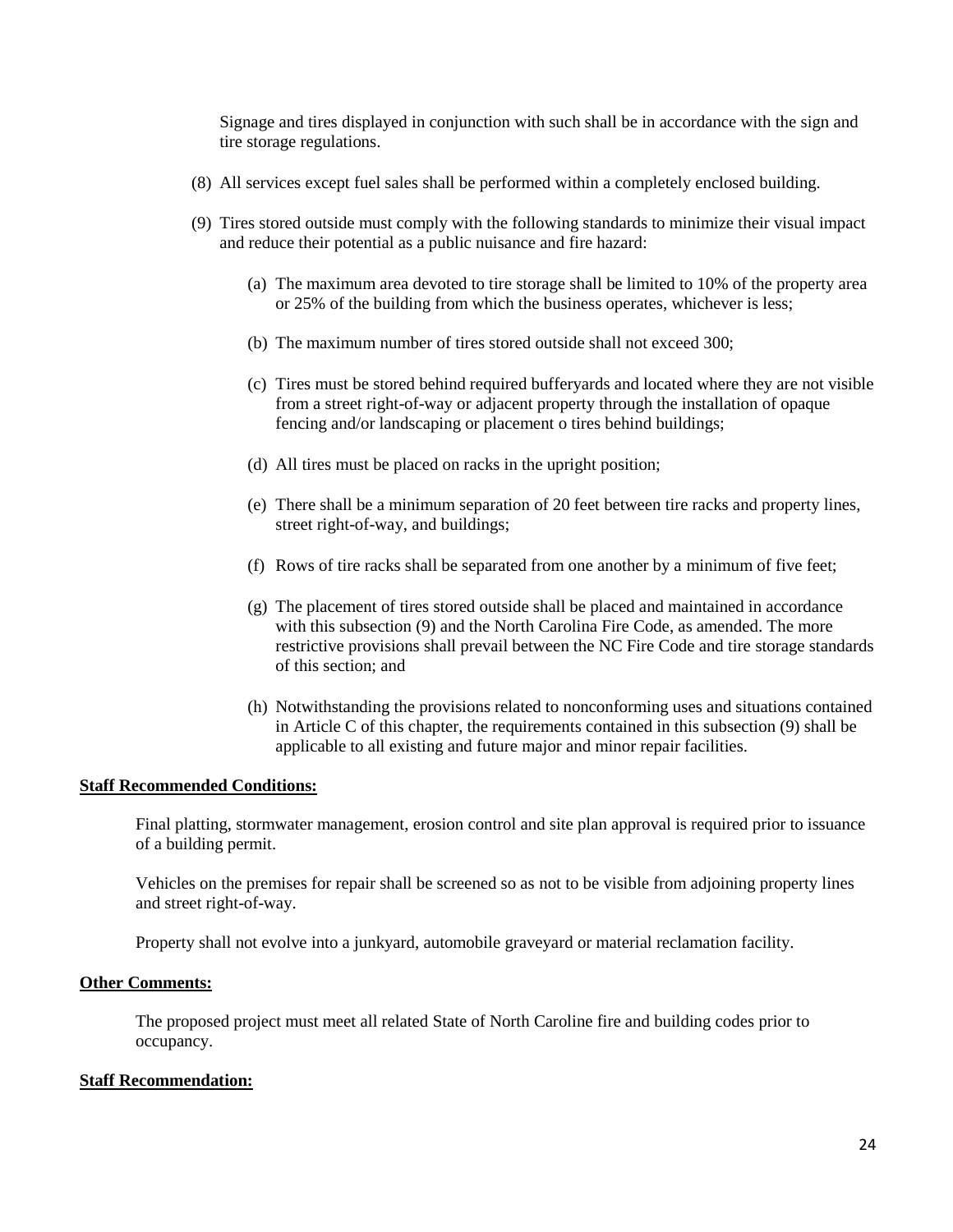### **Planning staff is of the opinion that the request can meet all the development standards required for issuance of a special use permit upon proper findings by the Board.**

Chairman Glenn opened the public meeting.

Bret Flory, applicant, spoke in favor of the application. He stated he is the architect for the project. He stated he has 23 years of experience as an architect and has been working with Caliber Collision for 9 years. He stated he has completed almost 300 shops for Caliber Collision and their developers. He stated he is the expert witness for the building. He stated Kyle Hoyt is a civil engineer and is the expert witness for the site.

Chairman Glenn asked Mr. Flory to educate the board on what will be happening at this site.

Mr. Flory stated Caliber Collision will be building a 14,000 square foot facility, can generate 6,000 to 7,000 dollars a month revenue at this location and will have about 25 employees. He stated Caliber Collision is the world's largest collision repair company with almost 20,000 employees at 1,300 locations. He stated they work with all the major insurance companies and they are the industry leader in the collision repair field. He stated all the work is done inside the building. He stated the shop is air conditioned and the doors will remained closed unless they are pulling cars in and out. He stated all customer vehicles whether damaged or repaired will be stored behind the opaque fence.

Kyle Hoyt, professional engineer, stated he has been in the engineering business for over 20 years and he is licensed in about 30 states. He stated he has worked on projects for Caliber Collision for 3 years. He stated he has completed numerous automotive repair facilities outside of Caliber Collision.

Alex Horner, professional engineer, stated he received his civil engineering degree from N.C. State. He stated he is a registered professional engineer in South Carolina and has worked on a number of Caliber Collisions.

## **Mr. Bullock made a motion to accept Bret Flory as an expert in the field of architecture particularly building architecture for Caliber Collision properties, Alex Horner as a professional engineer, and Kyle Hoyt as site engineer and professional engineer, Mr. Purtle seconded the motion and it passed unanimously. Vote: 7 to 0**

Mr. Flory stated the front of the building will have a covered canopy where customers can drop off their cars. He stated the vehicles will be stored at the back of the building and all of the mechanical equipment will be screened as well. He stated they have no issue with any of the recommended conditions.

Ms. Bellis asked if there is a provision to cover the tires to keep water out of them.

Mr. Flory stated Caliber Collision does not store tires outside. He stated they do not do a lot of mechanical repair work such as changing tires. He stated they take the vehicles to a place such as Discount Tires to have tires changed.

Ms. Bellis asked if tires can be stored and covered to keep water out of the tires.

Mr. Flory stated they do not change tires or store tires outside at this location. He stated they will not have tires at this location but they can update the conditions to state they will not store tires at this location.

No one else spoke in favor of the request.

No one spoke in opposition of the request.

Chairman Glenn asked for staff's recommendation.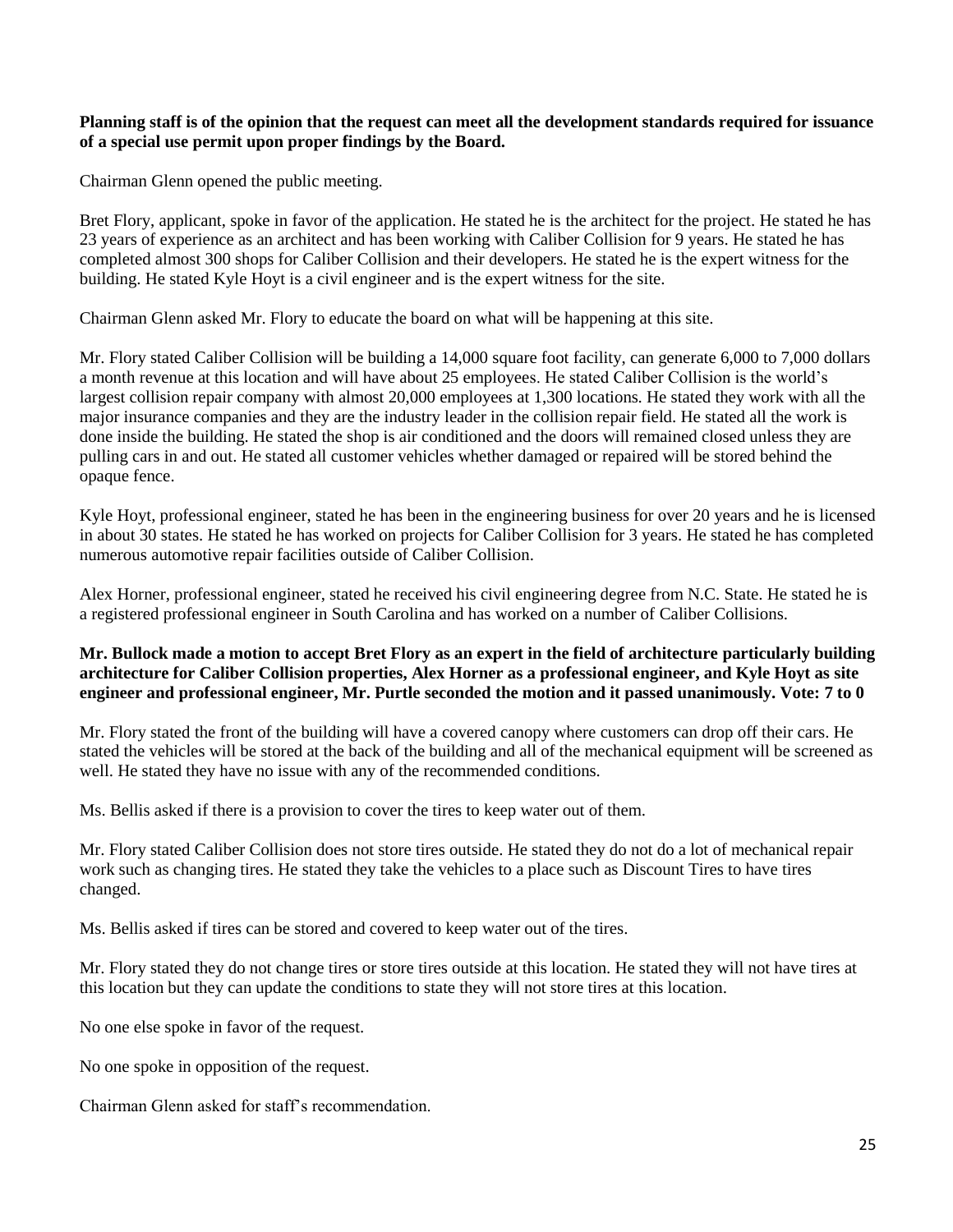Ms. Blount stated staff had no objection to the request with the recommended conditions.

Chairman Glenn closed the public hearing and opened up for Board discussion.

No board discussion.

Chairman Glenn read the criteria and the board's silence was a vote in favor of the criteria.

# **Mr. Bullock made a motion to adopt the Finding of Facts, Mr. Purtle seconded the motion and it passed unanimously. Vote: 7 to 0**

**Ms. Bellis made a motion to approve the petition with the recommended conditions by city staff and the additional condition of no outdoor tires stored at the facility as by consent by the applicant, Mr. Bullock seconded the motion and it passed unanimously. Vote: 7 to 0**

Chairman Glenn announced that Bret Flory's special use permit had been granted.

# **5. PUBLIC HEARING ON A REQUEST FOR A SPECIAL USE PERMIT BY GREENVILLE COMMUNITY SERVICES, LLC**

The applicant, Greenville Community Services, LLC, desires to operate a child day care facility pursuant to Appendix A, Use (8)a. of the Greenville City Code. The proposed use is located at 901 Staton Road. The property is further identified as being tax parcel number 28877.

Chairman Glenn confirmed and swore in three registered speakers – Trey Greer, Zantra Best and Donnie Phillips.

## **Mr. Bullock made a motion to accept Trey Greer as the owner of the property and Donnie Phillips as the leasehold interest holder of the property as parties with standing, Mr. Purtle seconded the motion and it passed unanimously. Vote: 7 to 0**

Ms. Blount delineated the area on the map. She stated that the request is located in the city's extraterritorial jurisdiction and the recognized industrial park area.

# **Zoning of Property:**

IU (Unoffensive Industry)

### **Surrounding Zonings:**

North: (Unoffensive Industry) South: (Unoffensive Industry) East: (Unoffensive Industry) West: (Unoffensive Industry)

### **Surrounding Developments:**

North: ECVC Recycling Center South: FED Ex East: Greenville Aquatics Center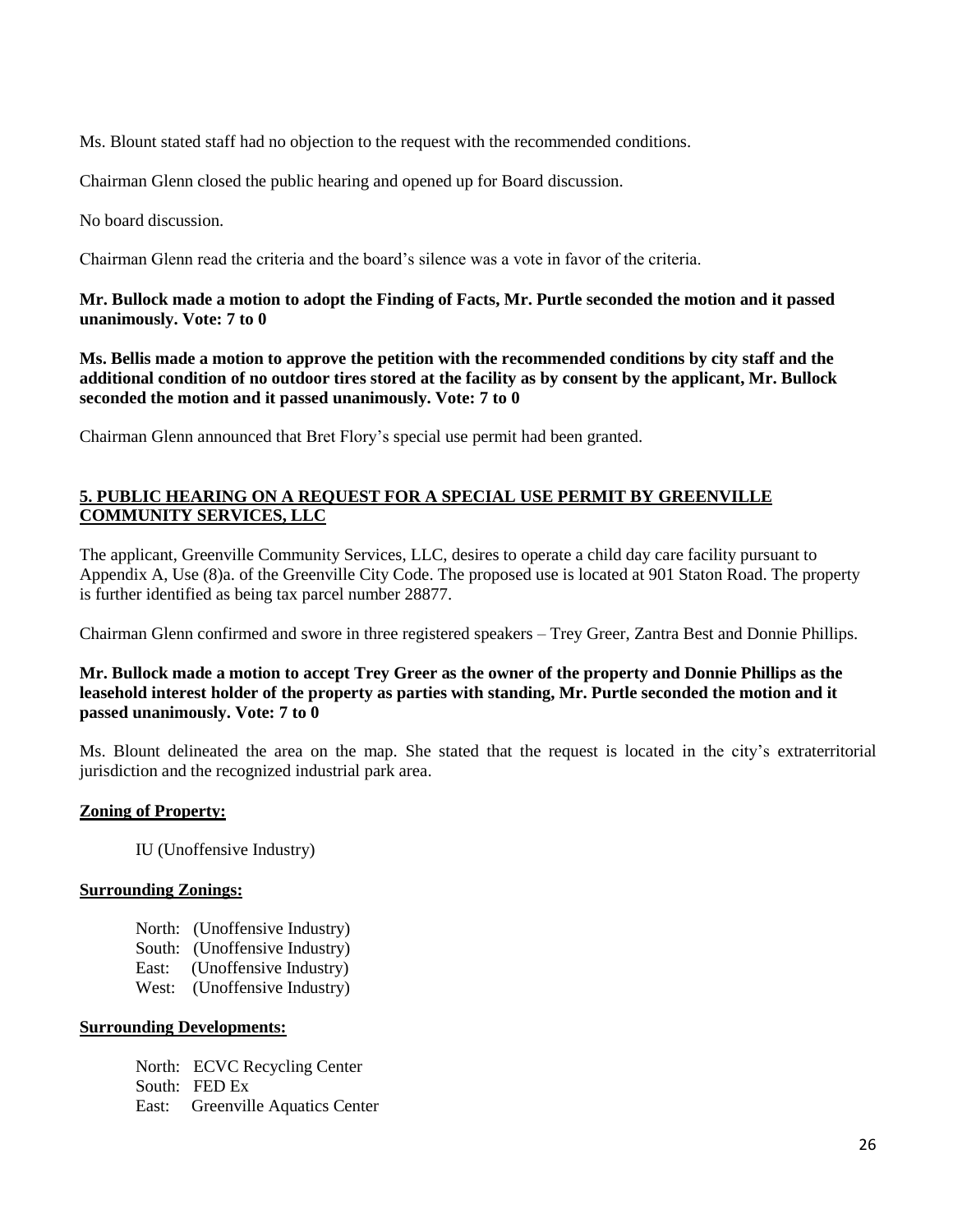#### West: Prism Powder Coating and Signs and Tint

# **Description of Property:**

The subject property is 11.78 acres and has approximately 490 feet of frontage along Staton Rd. The property is located within the recognized industrial area north of Staton Road. The applicant wishes to rescind their elementary school special use permit and use the facility as a child day care. 40,915 square feet of the building will be used for the Pitt County Headstart program and 7,624 square feet for an after school program. The original special use permit for an elementary school was granted in January, 2016. An amendment to add a child day care facility was granted in September 2020. The property currently houses the Pitt County Headstart program and an automobile repair facility.

### **Comprehensive Plan:**

The property is located within the Potential Conservaton/ Open Space character type as designated by the Horizon Plan. Much of the areas identified by this character type is based on flood-prone land and environmental contraints that may not correspond precisely with conditions on the ground. The existing use has been in operation and has been determined not to contain barriers to development; therefore, the request is in compliance with the Future Land Use Plan for the subject property.

### **Notice:**

Notice was mailed to the adjoining property owners on July 6, 2021. Notice of the public hearing was published in the Daily Reflector on July 11 and July 18, 2021.

#### **Related Zoning Ordinance Regulations:**

Definition:

*Day care; child*. An establishment which provides for the care and supervision of six or more children away from their homes by persons other than their family members, custodians or guardians for periods not to exceed 18 hours within any 24-hour period.

#### Specific Criteria

Section 9-4-86 (E)

Child day care facilities

- (1) All accessory structures, including but not limited to playground equipment and pools must be located in the rear yard.
- (2) The minimum lot size shall be increased by a ratio of 100 square feet per child in excess of five.
- (3) Outdoor play area shall be provided at a ratio of 75 square feet per child and shall be enclosed by a fence at least four feet in height. Further, all playground equipment shall be located in accordance with the bufferyard regulations.
- (4) If located in a residential district, a residential appearance of the site shall be maintained to the greatest possible extent.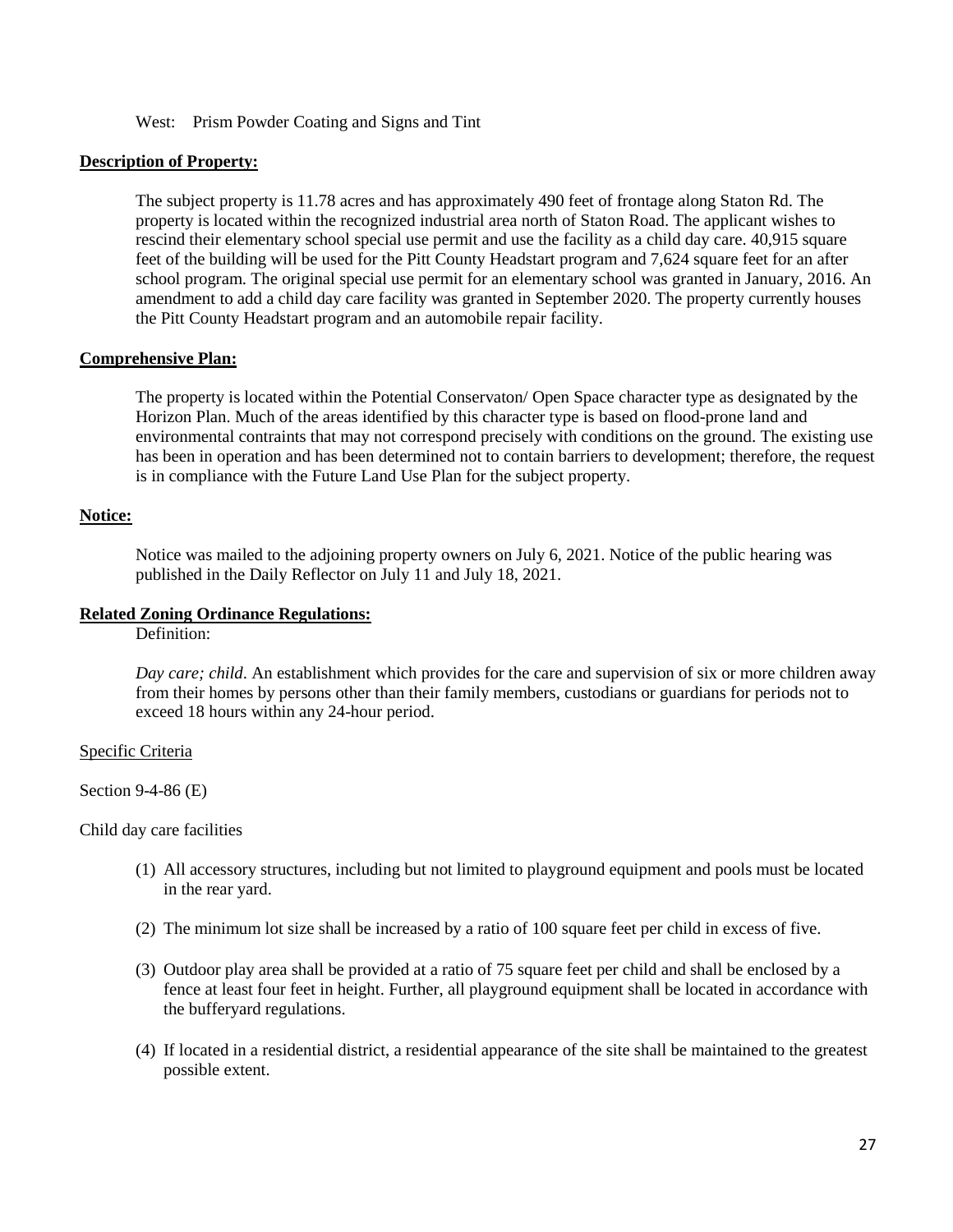**(5)** Employee parking shall be at the rear of the structure when a child day care facility is located in a residential district.

### **Staff Recommended Conditions:**

Site plan approval is required prior to issuance of a building permit.

Each agency must comply with all criteria independent from one another.

Facility shall comply with city code requirements, all state licensing regulations and NC Department of Health and Human Services regulations prior to operation and maintain all proper licensing.

Property shall not operate or evolve into another use without issuance of a change of use or a Special Use Permit for such use.

### **Other Comments:**

The proposed project must meet all related State of North Caroline fire and building codes prior to occupancy.

### **Staff Recommendation:**

### **Planning staff is of the opinion that the request can meet all the development standards required for issuance of a special use permit upon proper findings by the Board.**

Attorney Phillips stated prior to proceeding with the consideration of this special use permit, it will require the applicant to voluntary surrender and cancel the existing special use permit.

Chairman Glenn asked the applicant, Trey Greer, if it is understood that he is requesting the existing special use permit to be removed.

Mr. Greer stated they are rescinding the special use permit for the charter school and applying for the new use for a day care and afterschool program.

Attorney Phillips asked Mr. Greer if he is voluntarily surrendering the special use permit.

Mr. Greer stated he is voluntarily surrendering the special use permit on behalf of Greenville Community Services.

## **Mr. Bullock made a motion to accept the voluntary surrender and cancellation of the existing special use permit for an elementary school on behalf of Greenville Community Services, LLC and the owner of the property, Ms. Bellis seconded the motion and it passed unanimously. Vote: 7 to 0**

Chairman Glenn opened the public meeting.

Donnie Phillips spoke in favor of the application. He stated the intent is to make this site majority an education site. He stated they will have Pre-K and Headstart. He stated it is their intention to have a place to educate children while providing a protective site. He stated they will have an afterschool program that will be located in a separate part of the building from the Headstart program. He stated they want to expand the program.

Zantra Best, Headstart Director, spoke in favor of the application. She stated she oversees the Headstart program and so far they have had great success with the children there. She stated they hope to expand and continue serving